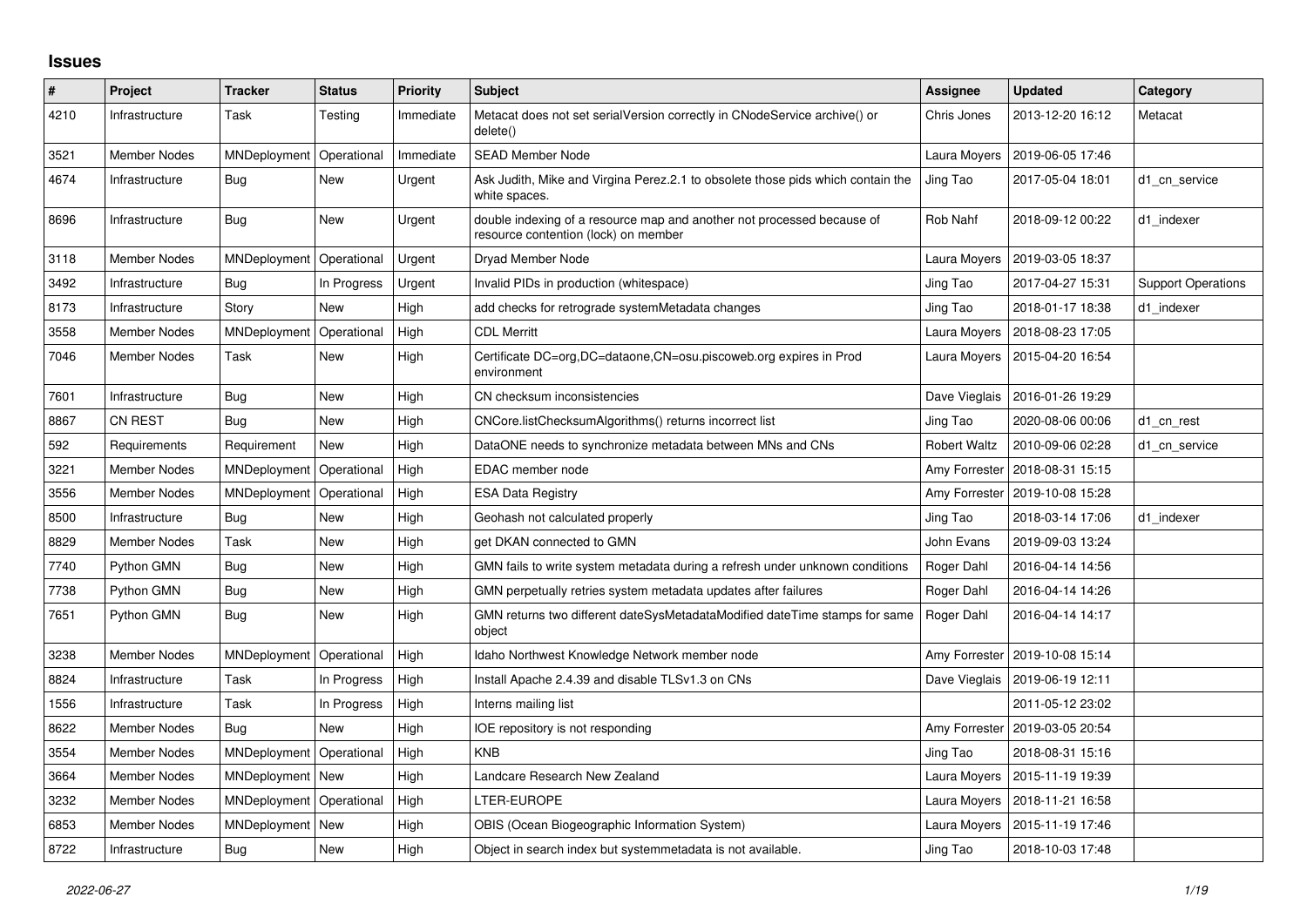| #    | Project        | <b>Tracker</b> | <b>Status</b> | <b>Priority</b> | Subject                                                                                                                                            | <b>Assignee</b> | <b>Updated</b>                   | Category          |
|------|----------------|----------------|---------------|-----------------|----------------------------------------------------------------------------------------------------------------------------------------------------|-----------------|----------------------------------|-------------------|
| 3675 | Infrastructure | <b>Bug</b>     | New           | High            | package relationships not available for archived objects                                                                                           | Rob Nahf        | 2018-09-21 21:01                 | d1 indexer        |
| 3553 | Member Nodes   | MNDeployment   | Operational   | High            | <b>PISCO</b>                                                                                                                                       | Laura Moyers    | 2018-01-10 01:13                 |                   |
| 8026 | Infrastructure | Task           | Testing       | High            | Portal reaches the maximum capacity in a pool                                                                                                      | Jing Tao        | 2017-03-14 00:36                 | d1_portal_servlet |
| 6548 | Member Nodes   | MNDeployment   | Operational   | High            | <b>R2R Repository</b>                                                                                                                              | Monica Ihli     | 2018-07-26 13:49                 |                   |
| 8823 | Infrastructure | Story          | New           | High            | Recent Apache and OpenSSL combinations break connectivity on Ubuntu 18.04                                                                          | Dave Vieglais   | 2019-06-19 02:43                 |                   |
| 393  | Requirements   | Requirement    | New           | High            | (Requirement) Access control rule evaluation must be highly scalable and<br>responsive.                                                            | Dave Vieglais   | 2010-09-06 20:27                 | Requirement       |
| 764  | Requirements   | Requirement    | New           | High            | (Requirement) Authentication and access control should be consistently<br>available                                                                |                 | Dave Vieglais   2010-09-06 20:32 | Requirement       |
| 763  | Requirements   | Requirement    | New           | High            | (Requirement) Authentication and authorization services are geographically<br>replicated                                                           | Dave Vieglais   | 2010-09-06 20:52                 | Requirement       |
| 772  | Requirements   | Requirement    | New           | High            | (Requirement) Authentication services should be compatible with existing<br>infrastructure and applications                                        | Dave Vieglais   | 2010-08-11 07:54                 | Requirement       |
| 777  | Requirements   | Requirement    | New           | High            | (Requirement) Authorization rules should support common permission levels                                                                          | Dave Vieglais   | 2010-09-06 20:49                 | Requirement       |
| 769  | Requirements   | Requirement    | New           | High            | (Requirement) Authorization should support critical roles, such as curators and<br>system administrators                                           | Dave Vieglais   | 2010-09-06 03:02                 | Requirement       |
| 770  | Requirements   | Requirement    | New           | High            | (Requirement) Authorization system should be able to express the<br>pseudo-principal concepts like 'public'                                        |                 | Dave Vieglais   2010-08-11 00:41 | Requirement       |
| 820  | Requirements   | Requirement    | New           | High            | (Requirement) Common API for authentication and authorization operations                                                                           | Dave Vieglais   | 2010-09-06 21:23                 | Requirement       |
| 390  | Requirements   | Requirement    | New           | High            | (Requirement) Consistent mechanism for identifying users                                                                                           | Dave Vieglais   | 2010-09-06 20:50                 | Requirement       |
| 391  | Requirements   | Requirement    | New           | High            | (Requirement) Enable different classes of users commensurate with their roles.                                                                     | Dave Vieglais   | 2010-09-06 20:51                 | Requirement       |
| 384  | Requirements   | Requirement    | New           | High            | (Requirement) Enable efficient mechanisms for users to discover content                                                                            | Dave Vieglais   | 2010-09-06 03:58                 | d1 common java    |
| 392  | Requirements   | Requirement    | New           | High            | (Requirement) Identity and access control should be interoperable across<br>datanets                                                               | Dave Vieglais   | 2010-09-06 20:31                 | Requirement       |
| 768  | Requirements   | Requirement    | New           | High            | (Requirement) Need default authz policies that resolve problems associated<br>with inaccessible principals                                         | Dave Vieglais   | 2010-08-11 00:34                 | Requirement       |
| 822  | Requirements   | Requirement    | New           | High            | (Requirement) Object access and manipulation should be responsive                                                                                  | Dave Vieglais   | 2010-09-06 20:27                 | d1 common java    |
| 821  | Requirements   | Requirement    | New           | High            | (Requirement) Sponsor required functionality                                                                                                       |                 | Dave Vieglais   2010-09-06 03:28 | d1_common_java    |
| 318  | Requirements   | Requirement    | New           | High            | (Requirement) Sponsor required Y1 functionality                                                                                                    | Dave Vieglais   | 2010-09-06 03:24                 | d1 common java    |
| 795  | Requirements   | Requirement    | New           | High            | (Requirement) System must support revocation of user permissions                                                                                   |                 | Dave Vieglais   2010-08-29 20:45 | Requirement       |
| 411  | Requirements   | Requirement    | New           | High            | (Requirement) The infrastructure must survive destruction of one or more data<br>storage nodes                                                     |                 | Dave Vieglais   2010-09-06 03:10 | d1_common_java    |
| 765  | Requirements   | Requirement    | New           | High            | (Requirement) Tools can access an API for authn and authz                                                                                          |                 | Dave Vieglais   2010-09-06 20:30 | Requirement       |
| 762  | Requirements   | Requirement    | New           | High            | (Requirement) User identities can be derived from existing institutional directory<br>services                                                     |                 | Dave Vieglais   2010-09-06 03:01 | Requirement       |
| 771  | Requirements   | Requirement    | New           | High            | (Requirement) User identities should have simple string serializations that<br>express both the user identity and namespace from which it is drawn |                 | Dave Vieglais   2010-09-06 03:12 | Requirement       |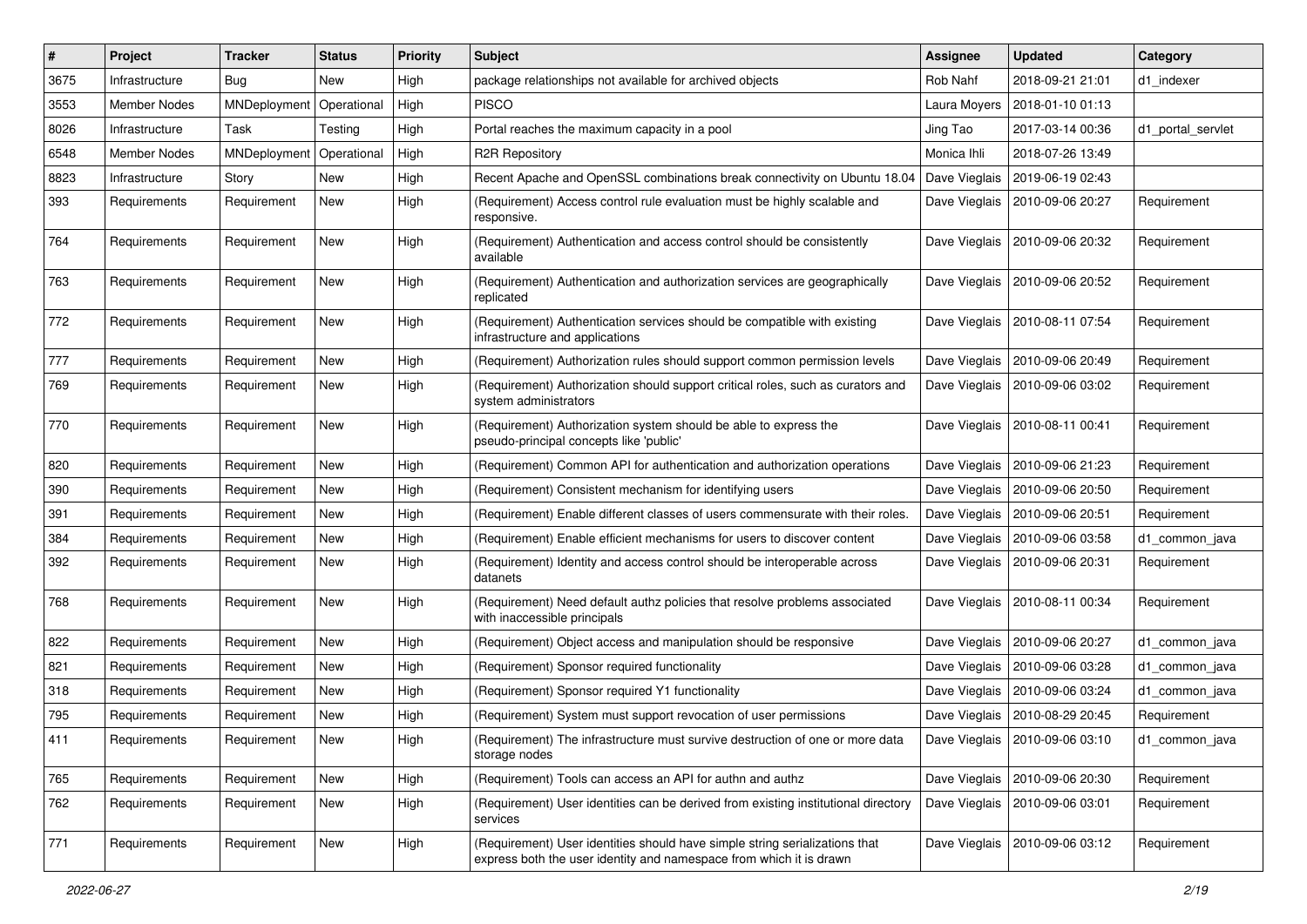| #    | Project             | <b>Tracker</b> | <b>Status</b> | Priority | <b>Subject</b>                                                                                                                                          | Assignee                 | <b>Updated</b>   | Category                    |
|------|---------------------|----------------|---------------|----------|---------------------------------------------------------------------------------------------------------------------------------------------------------|--------------------------|------------------|-----------------------------|
| 761  | Requirements        | Requirement    | <b>New</b>    | High     | (Requirement) Users can specify authorization rules for data objects, science<br>metadata objects, and process artifacts separately                     | Dave Vieglais            | 2010-09-06 03:06 | Requirement                 |
| 767  | Requirements        | Requirement    | <b>New</b>    | High     | (Requirement) Users need to be able to express embargo rules for data                                                                                   | Dave Vieglais            | 2010-08-11 00:16 | Requirement                 |
| 766  | Requirements        | Requirement    | <b>New</b>    | High     | (Requirement) Users should be able to easily assign proxy privileges to other<br>users and to systems acting on their behalf for limited time durations | Dave Vieglais            | 2010-08-11 00:11 | Requirement                 |
| 3555 | <b>Member Nodes</b> | MNDeployment   | Operational   | High     | <b>SANParks</b>                                                                                                                                         | Laura Moyers             | 2018-05-09 21:19 |                             |
| 8655 | Infrastructure      | <b>Bug</b>     | New           | High     | Synchronization died with OOM                                                                                                                           |                          | 2018-07-13 11:24 |                             |
| 8076 | Infrastructure      | <b>Bug</b>     | New           | High     | sysmeta can not be retrieved for some objects                                                                                                           | Dave Vieglais            | 2017-04-22 01:54 | dataone-cn-rest-servi<br>ce |
| 7686 | Member Nodes        | Task           | Testing       | High     | tDAR - Enable URL links out to data from search results                                                                                                 | <b>Ben</b><br>Leinfelder | 2016-09-27 15:56 |                             |
| 6544 | Member Nodes        | MNDeployment   | Operational   | High     | <b>TERN Australia (powered by AEKOS)</b>                                                                                                                | <b>Bruce Wilson</b>      | 2019-05-22 14:21 |                             |
| 6485 | Member Nodes        | MNDeployment   | Operational   | High     | The Digital Archaeology Record (tDAR)                                                                                                                   | Laura Moyers             | 2019-10-09 02:24 |                             |
| 8525 | Infrastructure      | Story          | In Progress   | High     | timeout exceptions thrown from Hazelcast disable synchronization                                                                                        | Rob Nahf                 | 2018-11-16 17:32 | d1 synchronization          |
| 8195 | Infrastructure      | Bug            | In Progress   | High     | Tomcat out of memory error                                                                                                                              | Dave Vieglais            | 2017-12-26 20:01 |                             |
| 7919 | Infrastructure      | <b>Bug</b>     | <b>New</b>    | High     | unloadable system metadata in CNs by Hazelcast                                                                                                          |                          | 2016-11-01 19:30 | Metacat                     |
| 3906 | <b>Member Nodes</b> | Task           | <b>New</b>    | High     | Update malformed Resource Maps                                                                                                                          |                          | 2013-08-09 17:50 |                             |
| 3878 | Infrastructure      | Task           | New           | Normal   | 4.2.1.1 Missing and Out-of-Date Documentation                                                                                                           | Dave Vieglais            | 2014-09-24 18:27 |                             |
| 3879 | Infrastructure      | Task           | <b>New</b>    | Normal   | 4.2.1.2 Missing Policies and Expectations                                                                                                               |                          | 2014-09-24 18:27 | Environment.Producti<br>on  |
| 3880 | Infrastructure      | Task           | <b>New</b>    | Normal   | 4.2.1.3 CILogon Extension Not Documented                                                                                                                |                          | 2014-09-24 18:27 | Environment.Producti<br>on  |
| 3881 | Infrastructure      | Task           | <b>New</b>    | Normal   | 4.2.1.4 Definition of Verified User Lacking                                                                                                             | Dave Vieglais            | 2014-09-24 18:27 | Documentation               |
| 8254 | Member Nodes        | MNDeployment   | Planning      | Normal   | ABDS - Arctic Biodiversity Data Service (CAFF)                                                                                                          | Amy Forrester            | 2019-09-17 14:31 |                             |
| 7702 | Log Reporting       | Task           | New           | Normal   | abnormal strings in ipAddress field of solr                                                                                                             | <b>Robert Waltz</b>      | 2016-06-22 17:18 | d1_log_aggregation          |
| 7800 | <b>DUG</b>          | Task           | <b>New</b>    | Normal   | abstract reviews<br>(https://docs.google.com/document/d/1iZXCN4AWqYi5Z7wqMKb2o33QnQ_JAc<br>V0KVO4TeahHVA/edit)                                          |                          | 2016-05-10 15:18 |                             |
| 8236 | Infrastructure      | Task           | <b>New</b>    | Normal   | Acquire ORCID API key under KU membership                                                                                                               | Dave Vieglais            | 2018-01-09 02:21 |                             |
| 8835 | Member Nodes        | Story          | <b>New</b>    | Normal   | Add ability for scanner to stop after a certain number of errors                                                                                        | John Evans               | 2019-08-12 19:16 |                             |
| 3978 | Infrastructure      | Task           | In Progress   | Normal   | Add a CN reporting script that summarizes spatial data for the dashboard                                                                                | Chris Jones              | 2014-03-31 17:41 | d1 dashboard                |
| 1646 | Infrastructure      | Task           | New           | Normal   | Add addFormat() to the CNCore API                                                                                                                       |                          | 2016-06-22 16:51 |                             |
| 7032 | <b>MN Dashboard</b> | Feature        | New           | Normal   | Add anchor to the MN dashboard for "upcoming MNs"                                                                                                       | Skye<br>Roseboom         | 2015-04-09 17:52 |                             |
| 3768 | Infrastructure      | Task           | <b>New</b>    | Normal   | Add canonical DataONE description paper to citing DataONE web-page                                                                                      | Amber<br><b>Budden</b>   | 2013-05-16 22:20 | Community<br>Engagement     |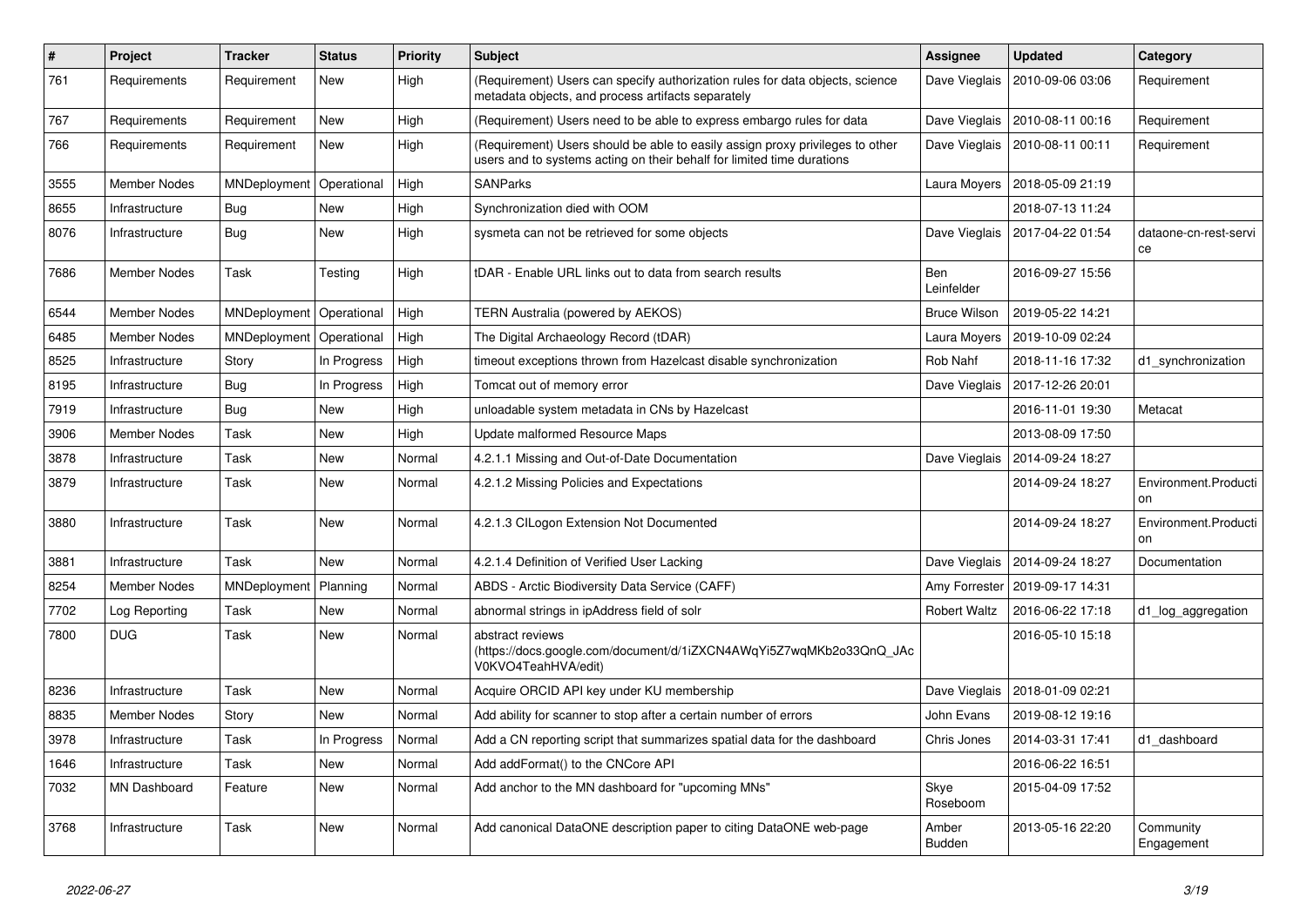| #    | Project                 | <b>Tracker</b> | <b>Status</b> | <b>Priority</b> | <b>Subject</b>                                                                           | <b>Assignee</b>    | <b>Updated</b>                   | Category                  |
|------|-------------------------|----------------|---------------|-----------------|------------------------------------------------------------------------------------------|--------------------|----------------------------------|---------------------------|
| 2344 | Infrastructure          | Task           | New           | Normal          | Add category for Ben's style sheets in Redmine                                           | Dave Vieglais      | 2012-02-15 17:45                 | <b>Support Operations</b> |
| 7256 | <b>Python Libraries</b> | Task           | New           | Normal          | add cnclient.synchronize method                                                          | Roger Dahl         | 2016-04-21 22:37                 |                           |
| 3166 | Infrastructure          | Task           | New           | Normal          | Add d1_common_java and d1_libclient_java and their depency jar                           |                    | 2012-08-31 17:15                 |                           |
| 3171 | Infrastructure          | Task           | New           | Normal          | Add d1_common_java d1_libclient_java and their dependency jar files to the<br>morpho lib |                    | 2012-08-31 17:27                 |                           |
| 7181 | <b>Python Libraries</b> | Task           | In Progress   | Normal          | add d1_libclient_python implementation                                                   | Dave Vieglais      | 2016-04-21 22:37                 | d1_libclient_python       |
| 8587 | Member Nodes            | Task           | New           | Normal          | Add DataONE Logo to SanParks website                                                     | Jing Tao           | 2018-05-09 21:19                 |                           |
| 1159 | Infrastructure          | Task           | In Progress   | Normal          | Add description of Group creation and management to design specs.                        | Matthew<br>Jones   | 2014-10-01 20:47                 |                           |
| 3807 | Infrastructure          | Task           | New           | Normal          | Add documentation for Types.QueryEngineDescription                                       | Dave Vieglais      | 2014-10-02 17:21                 | Documentation             |
| 8754 | Infrastructure          | Task           | New           | Normal          | Add EML 2.2 to CN formats list                                                           | <b>Bryce Mecum</b> | 2018-12-19 00:54                 |                           |
| 4102 | Infrastructure          | Task           | New           | Normal          | Add expiration policy for CNCore.reserveldentifier()                                     |                    | Dave Vieglais   2014-10-02 17:21 | Documentation             |
| 8529 | DataONE API             | Task           | New           | Normal          | Add field to Solr index that includes the obsolescence chain                             |                    | 2018-04-10 05:21                 |                           |
| 7859 | Infrastructure          | Story          | New           | Normal          | Add formatID for the STL 3d model file format                                            | Dave Vieglais      | 2018-01-17 19:04                 |                           |
| 8053 | Infrastructure          | Feature        | New           | Normal          | add funding award number to index                                                        | Peter<br>Slaughter | 2019-03-04 19:36                 | dataone-cn-index          |
| 2540 | Infrastructure          | Feature        | In Progress   | Normal          | add generateIdentifier() method to MNStorage API                                         |                    | Dave Vieglais   2014-10-02 17:54 | Documentation             |
| 8804 | Infrastructure          | Task           | New           | Normal          | Add Idap backup config to cn os-core                                                     | Dave Vieglais      | 2019-05-21 12:32                 | dataone-cn-os-core        |
| 7765 | Python GMN              | Task           | New           | Normal          | Add "logrotate" capability as part of the GMN deployment                                 | Roger Dahl         | 2016-05-04 02:38                 |                           |
| 8528 | DataONE API             | Task           | New           | Normal          | Add MNRead.getVersions, CNRead.getVersions                                               |                    | 2018-04-03 19:26                 |                           |
| 8774 | Infrastructure          | Decision       | New           | Normal          | Add new CN format for MPEG-2 or update video/mpeg format to cover MPEG-2                 |                    | 2019-03-08 16:03                 |                           |
| 8762 | Infrastructure          | Story          | New           | Normal          | Add new formats to CN                                                                    |                    | 2019-02-07 20:03                 |                           |
| 7537 | Infrastructure          | Task           | New           | Normal          | add nodelist refreshes to NodeLocator classes                                            | Rob Nahf           | 2015-12-10 16:59                 | d1_libclient_java         |
| 5515 | MN Dashboard            | Feature        | New           | Normal          | Add number of MNs to overview display                                                    | Skye<br>Roseboom   | 2015-04-29 22:48                 |                           |
| 3721 | Java Client             | Task           | In Progress   | Normal          | add resource map validation routine to libclient_java                                    | Rob Nahf           | 2015-02-11 20:42                 | d1_libclient_java         |
| 3357 | Infrastructure          | Task           | New           | Normal          | Address ISet iterator bug that only iterates over a subset of the ISet                   | Ben<br>Leinfelder  | 2012-12-12 16:54                 | Metacat                   |
| 8065 | Infrastructure          | Feature        | <b>New</b>    | Normal          | Add service to re-populate Hazelcast map for node attributes                             |                    | 2018-01-09 19:10                 |                           |
| 2492 | Infrastructure          | Task           | New           | Normal          | Add status page for given {pid}                                                          | Ben<br>Leinfelder  | 2012-03-15 02:02                 | d1_monitor                |
| 8753 | Infrastructure          | Task           | New           | Normal          | Add support for EML 2.2 (indexing, view)                                                 | <b>Bryce Mecum</b> | 2018-12-19 00:54                 |                           |
| 5322 | MN Dashboard            | Feature        | New           | Normal          | Add support for right, left keys on dashboard detail pages                               | Skye<br>Roseboom   | 2015-04-29 22:47                 |                           |
| 7137 | Python GMN              | Task           | Testing       | Normal          | Add support for V2 urls                                                                  |                    | Dave Vieglais   2016-03-25 01:27 |                           |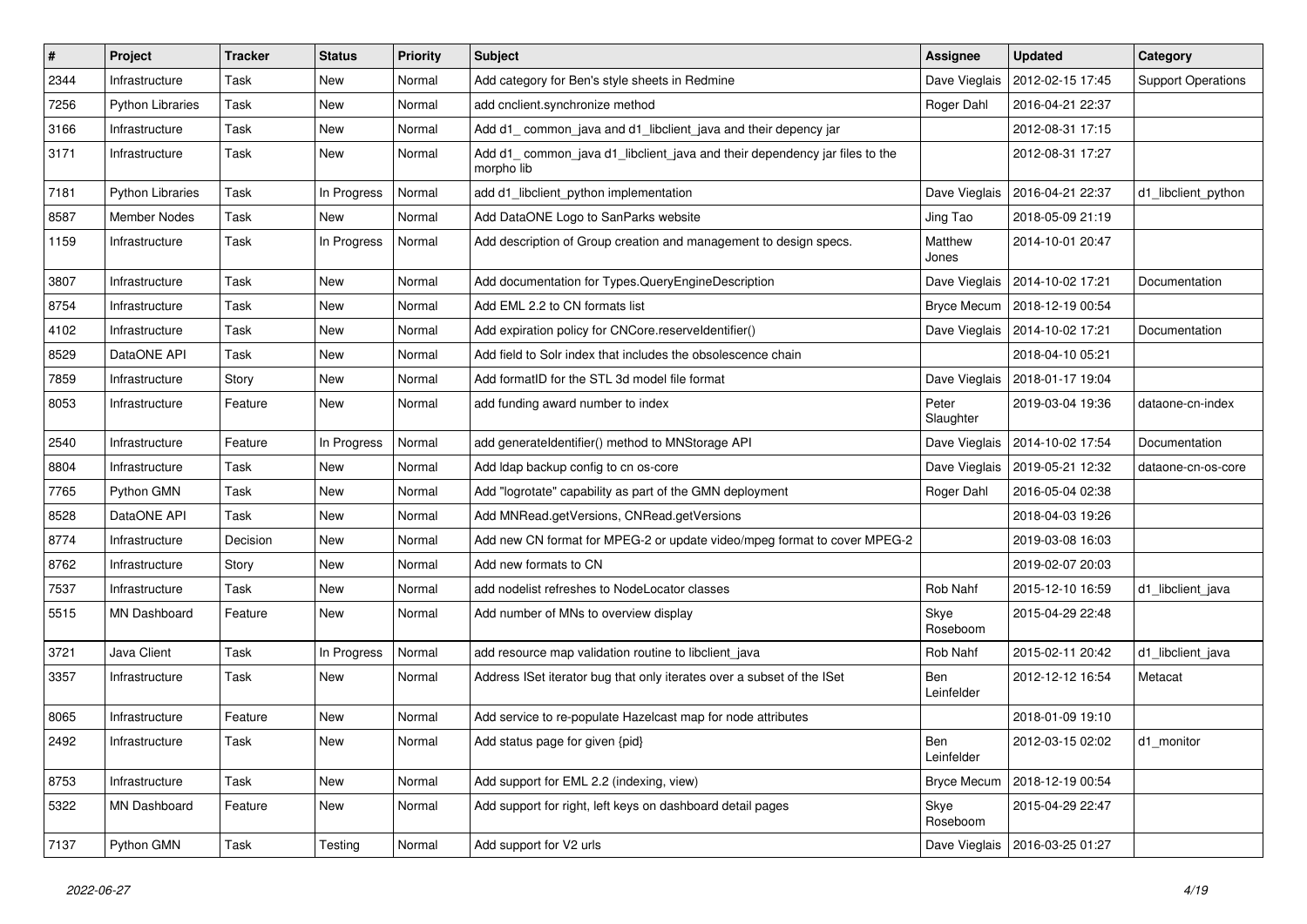| $\pmb{\#}$ | Project                 | <b>Tracker</b> | <b>Status</b> | <b>Priority</b> | <b>Subject</b>                                                                                                                  | <b>Assignee</b>     | <b>Updated</b>                   | Category            |
|------------|-------------------------|----------------|---------------|-----------------|---------------------------------------------------------------------------------------------------------------------------------|---------------------|----------------------------------|---------------------|
| 3466       | Infrastructure          | Task           | New           | Normal          | Add synthetic key to systemMetadata table                                                                                       | Ben<br>Leinfelder   | 2013-01-08 18:30                 |                     |
| 6854       | Infrastructure          | Feature        | In Progress   | Normal          | add testAssumptionFailure to run listener                                                                                       | Rob Nahf            | 2016-01-26 22:30                 | d1_integration      |
| 4059       | Infrastructure          | Task           | New           | Normal          | Add test to verify node is reporting correct nodeld in log records                                                              | Rob Nahf            | 2013-10-07 19:10                 |                     |
| 8362       | Infrastructure          | Task           | New           | Normal          | Add the indication that the cn account list is sliced                                                                           |                     | 2018-02-12 17:48                 |                     |
| 6335       | <b>MN Dashboard</b>     | Feature        | New           | Normal          | Add total number of MNs to the summary page of the dashboard                                                                    | Skye<br>Roseboom    | 2015-04-29 22:48                 |                     |
| 7427       | <b>Python Libraries</b> | Task           | New           | Normal          | adjust API signatures in python libraries                                                                                       | Dave Vieglais       | 2016-03-25 01:11                 | d1 libclient python |
| 8204       | Infrastructure          | Story          | New           | Normal          | Adjust memory allocation for services running under JVM on CNs                                                                  |                     | 2018-01-09 19:10                 |                     |
| 8205       | Infrastructure          | Task           | <b>New</b>    | Normal          | Adjust memory allocation to Tomcat7 on CNs                                                                                      |                     | 2017-10-24 15:33                 |                     |
| 8747       | Infrastructure          | Task           | New           | Normal          | Adjust package configuration to persist changes between updates                                                                 | Dave Vieglais       | 2018-11-16 17:32                 |                     |
| 8809       | <b>CN REST</b>          | Task           | <b>New</b>    | Normal          | Adjust portal properties for certificate configuration                                                                          |                     | 2019-05-21 12:57                 |                     |
| 4675       | Infrastructure          | Task           | New           | Normal          | Administratively delete those pids with the white spaces                                                                        |                     | 2014-09-24 18:09                 |                     |
| 8184       | Infrastructure          | Feature        | New           | Normal          | a feature indicates to restart tomcat when hazelcast client died                                                                | Jing Tao            | 2017-09-14 19:14                 | Metacat             |
| 6882       | Infrastructure          | Bug            | <b>New</b>    | Normal          | after CN upgrade togglePortsAndReplication.sh missing                                                                           | <b>Robert Waltz</b> | 2016-01-05 17:54                 | d1 cn buildout      |
| 8188       | Member Nodes            | MNDeployment   | New           | Normal          | Ag Data Commons                                                                                                                 | Rebecca<br>Koskela  | 2017-09-22 23:06                 |                     |
| 1527       | Infrastructure          | Task           | New           | Normal          | Allow AccessPolicy to be set for groups                                                                                         | Matthew<br>Jones    | 2014-10-01 20:47                 |                     |
| 4650       | Infrastructure          | Story          | <b>New</b>    | Normal          | Allow MN to bias resolve to the authoritative MN                                                                                | Rob Nahf            | 2018-01-17 20:00                 | d1 cn common        |
| 8058       | Infrastructure          | Feature        | New           | Normal          | Allow "upcoming" nodes to appear in the node list                                                                               | <b>Robert Waltz</b> | 2017-04-03 18:33                 | d1 cn service       |
| 3076       | Infrastructure          | Task           | New           | Normal          | Allow user to specify Morpho storage directory                                                                                  |                     | 2013-03-02 05:29                 | Morpho              |
| 4666       | Java Client             | Task           | <b>New</b>    | Normal          | All types have the same serialVersionUID (10000000)                                                                             |                     | 2015-02-11 20:08                 |                     |
| 7699       | Infrastructure          | Bug            | New           | Normal          | alter scripts that backup postgresgl db                                                                                         |                     | 2017-05-09 17:33                 | dataone-cn-os-core  |
| 8848       | Infrastructure          | Story          | New           | Normal          | A minor difference of annotation index between CN and MN                                                                        |                     | 2019-11-01 21:37                 |                     |
| 8641       | Infrastructure          | Bug            | New           | Normal          | Any change to SystemMetadata causes a new replication task to be generated<br>without consideration of the object replicability | Chris Jones         | 2018-07-04 12:28                 | d1_replication      |
| 7750       | <b>CN REST</b>          | Task           | New           | Normal          | apply business rules on the CN that Subject strings will be stripped of leading<br>and trailing whitespace                      |                     | 2016-04-26 17:30                 |                     |
| 6615       | Infrastructure          | Bug            | <b>New</b>    | Normal          | Apt-get doesn't work on mn-sandbox-unm-1                                                                                        |                     | 2014-11-18 18:45                 |                     |
| 4053       | Infrastructure          | Task           | In Progress   | Normal          | Architect OPeNDAP MN                                                                                                            |                     | Dave Vieglais   2013-10-06 20:11 | mn.OPeNDAP          |
| 6754       | Infrastructure          | Task           | New           | Normal          | Architecture API loose ends                                                                                                     | Dave Vieglais       | 2015-01-13 18:54                 | Architecture Design |
| 7929       | <b>Member Nodes</b>     | Task           | In Progress   | Normal          | Archive content for SEAD                                                                                                        |                     | 2016-11-09 17:11                 |                     |
| 7629       | Member Nodes            | MNDeployment   | Operational   | Normal          | Arctic Data Center - Data and Software about the Arctic                                                                         | Matthew<br>Jones    | 2018-01-10 17:53                 |                     |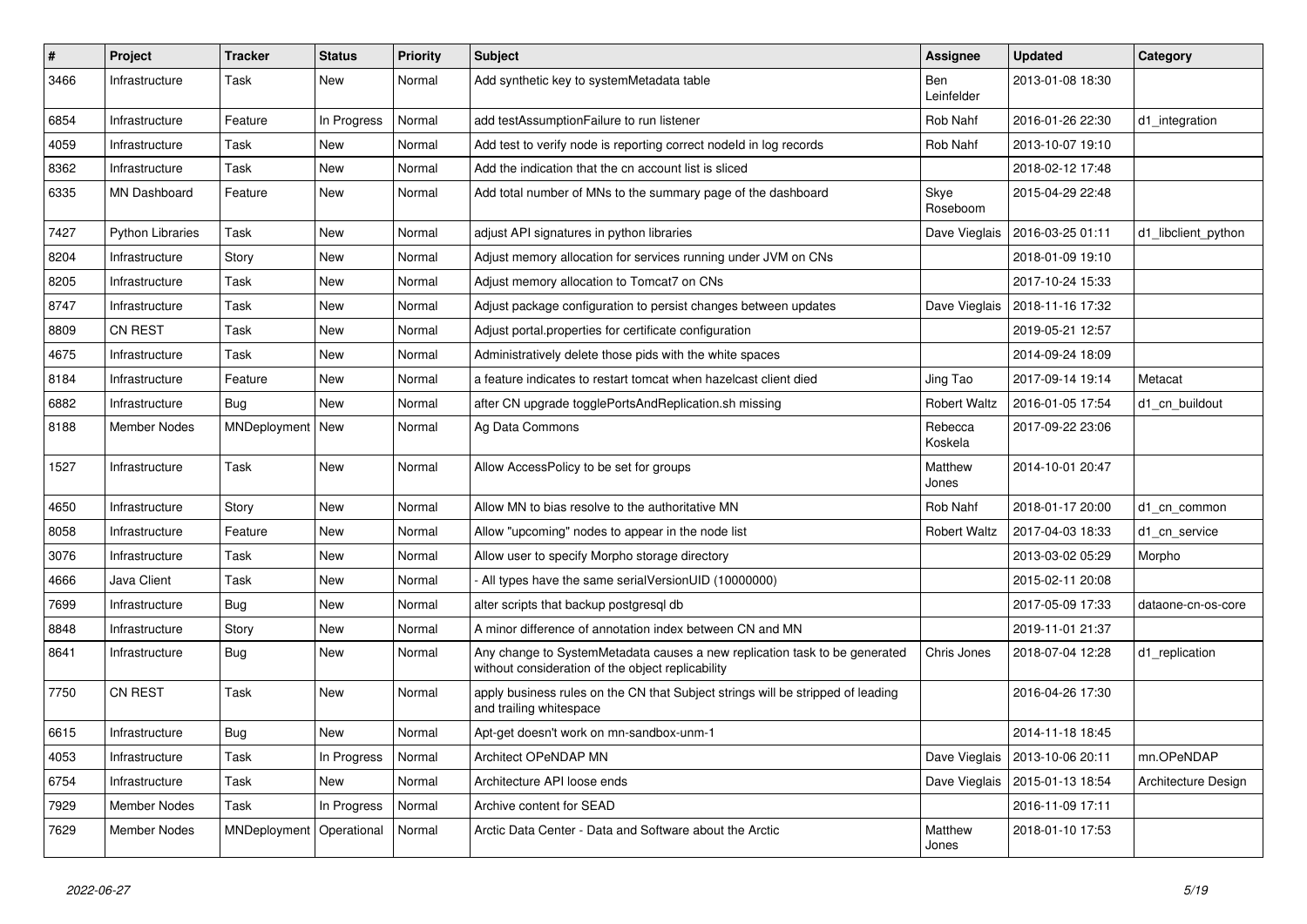| $\#$ | Project             | <b>Tracker</b>           | <b>Status</b> | <b>Priority</b> | Subject                                                                                                                                        | <b>Assignee</b>   | <b>Updated</b>   | Category                  |
|------|---------------------|--------------------------|---------------|-----------------|------------------------------------------------------------------------------------------------------------------------------------------------|-------------------|------------------|---------------------------|
| 3518 | Member Nodes        | Task                     | New           | Normal          | Arctos: New MN discussion                                                                                                                      | Dave Vieglais     | 2013-01-25 18:27 |                           |
| 3230 | <b>Member Nodes</b> | MNDeployment             | Planning      | Normal          | ARM - Atmospheric Radiation Measurement member node                                                                                            | John Evans        | 2019-11-25 20:10 |                           |
| 8589 | Member Nodes        | Story                    | New           | Normal          | ARM: Re-Discovery & Planning                                                                                                                   |                   | 2018-05-10 21:44 |                           |
| 8590 | <b>Member Nodes</b> | Task                     | New           | Normal          | <b>ARM: Requirements Analysis</b>                                                                                                              |                   | 2018-05-10 20:50 |                           |
| 8235 | Infrastructure      | Task                     | New           | Normal          | Arrange with KU library to make use of ORCID membership to support<br>DataONE authentication                                                   | Dave Vieglais     | 2018-01-09 02:01 |                           |
| 7525 | <b>DUG</b>          | Task                     | New           | Normal          | assessment effort update                                                                                                                       |                   | 2015-12-07 22:25 |                           |
| 3122 | Infrastructure      | <b>Bug</b>               | In Progress   | Normal          | asterisk in search term                                                                                                                        | Skye<br>Roseboom  | 2014-10-02 18:02 | d1 mercury                |
| 7371 | Infrastructure      | Bug                      | New           | Normal          | A systemMetadata update that changes the formatID from DATA to METADATA   Robert Waltz<br>or RESOURCE_MAP will not upload the object to the CN |                   | 2015-09-22 21:47 | d1 cn service             |
| 8739 | Infrastructure      | Task                     | In Progress   | Normal          | Attempting to set ulimit results in error on UCSB systems                                                                                      | Jing Tao          | 2018-11-08 15:10 | d1_process_daemon         |
| 2464 | Infrastructure      | Task                     | <b>New</b>    | Normal          | Authentication - no space after comma in subjects                                                                                              | Dave Vieglais     | 2014-10-02 17:21 | Documentation             |
| 2466 | Infrastructure      | Task                     | New           | Normal          | Authentication - Remove references to Principal                                                                                                | Dave Vieglais     | 2014-10-02 17:21 | Documentation             |
| 2465 | Infrastructure      | Task                     | New           | Normal          | Authentication - Remove TODO about selecting format for principal name                                                                         | Dave Vieglais     | 2014-10-02 17:21 | Documentation             |
| 6850 | Java Client         | Story                    | New           | Normal          | automate Java Client releases                                                                                                                  | Rob Nahf          | 2018-01-17 19:42 | d1 libclient java         |
| 3209 | Member Nodes        | MNDeployment             | Deferred      | Normal          | Avian Knowledge Network/Cornell Laboratory of Ornithology                                                                                      | Ben<br>Leinfelder | 2016-06-17 19:31 |                           |
| 6562 | <b>Member Nodes</b> | MNDeployment             | Operational   | Normal          | BCO-DMO                                                                                                                                        | Laura Moyers      | 2021-12-04 00:47 |                           |
| 8614 | Member Nodes        | Task                     | New           | Normal          | BCO-DMO: testing the member node                                                                                                               | Matthew<br>Jones  | 2018-06-13 15:48 |                           |
| 3207 | <b>Member Nodes</b> | MNDeployment             | Deferred      | Normal          | <b>BIOTA - FAPESP MN</b>                                                                                                                       | Matthew<br>Jones  | 2016-06-17 19:32 |                           |
| 6791 | Infrastructure      | Bug                      | New           | Normal          | Building d1_log_aggregation doesn't trigger downstream builds                                                                                  |                   | 2015-01-31 00:32 | <b>Support Operations</b> |
| 8522 | Member Nodes        | Task                     | In Progress   | Normal          | <b>CAFF: MN Communications</b>                                                                                                                 | Amy Forrester     | 2018-04-11 14:48 |                           |
| 8523 | Member Nodes        | Task                     | In Progress   | Normal          | CAFF: Technical Requirements & Design Planning                                                                                                 | Amy Forrester     | 2018-06-14 14:21 |                           |
| 8521 | Member Nodes        | Story                    | New           | Normal          | CAFF: Testing & Development                                                                                                                    |                   | 2018-04-06 15:17 |                           |
| 3080 | Infrastructure      | Task                     | New           | Normal          | Calling Dataone client library in morpho                                                                                                       |                   | 2013-03-02 05:28 |                           |
| 3895 | Infrastructure      | Task                     | <b>New</b>    | Normal          | Can we add bugs to a task in a story?                                                                                                          |                   | 2014-09-24 18:27 |                           |
| 5451 | Member Nodes        | MNDeployment Operational |               | Normal          | Cary Institute (via Figshare)                                                                                                                  | Monica Ihli       | 2019-04-17 21:39 |                           |
| 8672 | Member Nodes        | Task                     | New           | Normal          | CDL - upgrade GMN 2.4.0 to 3.0.4                                                                                                               | Roger Dahl        | 2018-08-23 17:13 |                           |
| 8045 | Infrastructure      | <b>Bug</b>               | New           | Normal          | certificateLocation not seeming to be utilized                                                                                                 | Rob Nahf          | 2017-03-14 20:45 | d1_libclient_java         |
| 8044 | Infrastructure      | Story                    | New           | Normal          | certificate manager should check expiration of CAs it loads into the trust<br>manager.                                                         | Rob Nahf          | 2018-01-09 19:10 | d1_libclient_java         |
| 7926 | <b>DUG</b>          | Task                     | New           | Normal          | Certification and standards for data repositories (e.g. ISO 17421:2012, Data<br>Seal of Approval)                                              |                   | 2016-11-08 22:00 |                           |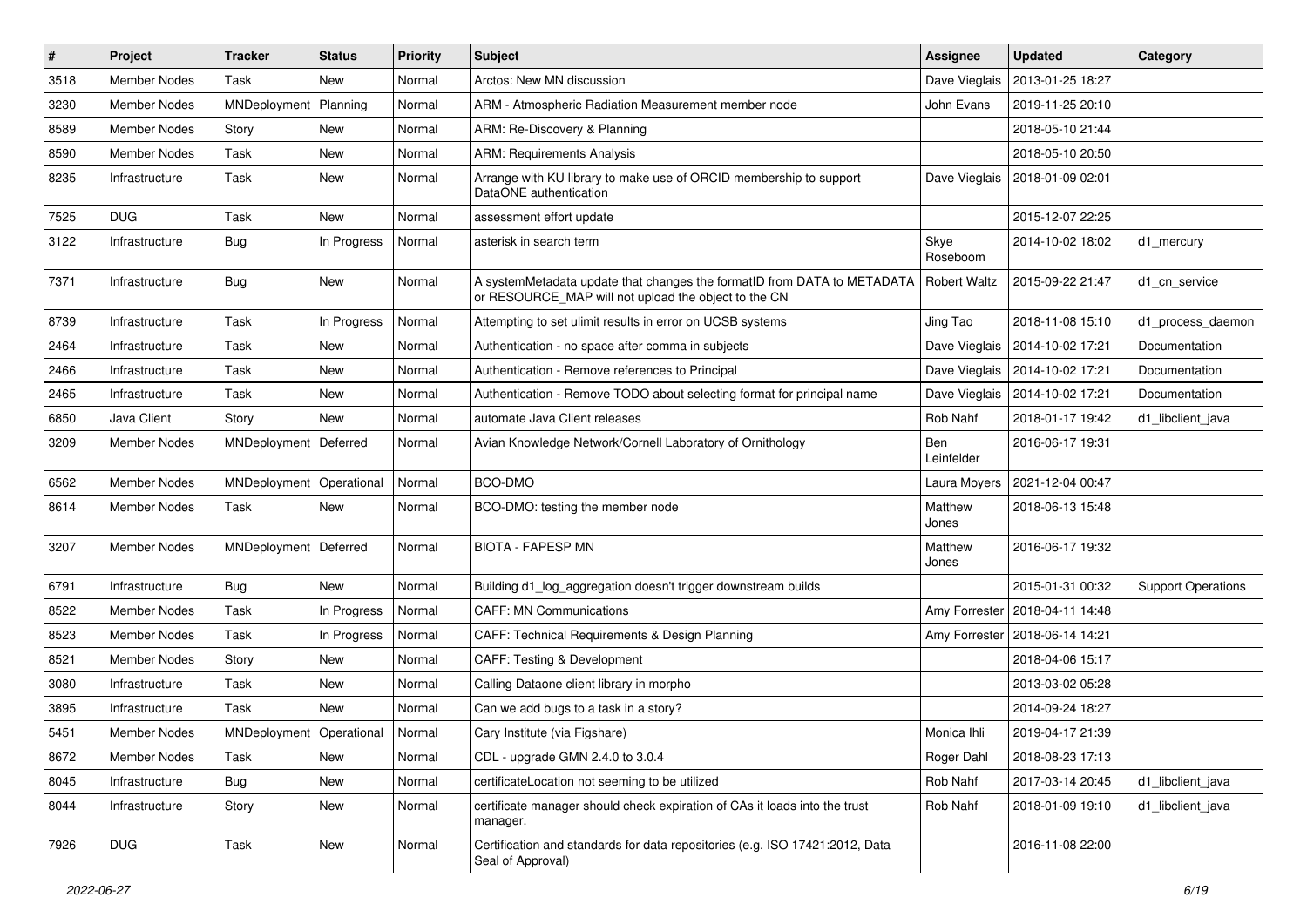| #    | Project             | <b>Tracker</b> | <b>Status</b> | <b>Priority</b> | Subject                                                                                                                                | <b>Assignee</b>  | <b>Updated</b>                   | Category                   |
|------|---------------------|----------------|---------------|-----------------|----------------------------------------------------------------------------------------------------------------------------------------|------------------|----------------------------------|----------------------------|
| 4038 | Infrastructure      | Feature        | <b>New</b>    | Normal          | change default replication implementation                                                                                              | Matthew<br>Jones | 2014-10-01 21:26                 | d1_replication             |
| 5136 | Infrastructure      | Task           | New           | Normal          | Change DNS seetings on all DataONE VMs                                                                                                 | Chris Jones      | 2014-05-08 03:16                 | Environment.Producti<br>on |
| 3063 | Infrastructure      | Task           | <b>New</b>    | Normal          | Change Mutability of Metadata documentation                                                                                            | Dave Vieglais    | 2014-09-24 18:27                 | Documentation              |
| 8573 | Infrastructure      | <b>Bug</b>     | In Progress   | Normal          | changing accessPolicies and rightHolders down the line of series can cause<br>improper sync failures                                   | Rob Nahf         | 2018-05-03 21:52                 | d1_synchronization         |
| 2488 | Infrastructure      | Story          | New           | Normal          | Changing the authoritativeMembernode will require all replica's systemMetadata<br>be updated                                           | Dave Vieglais    | 2018-01-17 20:39                 | d1_synchronization         |
| 8307 | Infrastructure      | Story          | <b>New</b>    | Normal          | Check node subject on node registration and subsequent calls                                                                           | Jing Tao         | 2018-02-06 20:06                 | d1 cn node registry        |
| 8544 | <b>Member Nodes</b> | MNDeployment   | Operational   | Normal          | Chinese Ecosystem Research Network                                                                                                     | Amy Forrester    | 2018-12-04 14:56                 |                            |
| 4722 | Infrastructure      | Task           | New           | Normal          | Clarify permissions for CN                                                                                                             | Dave Vieglais    | 2014-10-02 17:21                 |                            |
| 1481 | Infrastructure      | Task           | New           | Normal          | Clarify spec that groups can own objects                                                                                               | Matthew<br>Jones | 2014-10-01 20:47                 |                            |
| 1485 | Infrastructure      | Task           | New           | Normal          | Clean up authn requirements listing                                                                                                    | Matthew<br>Jones | 2014-10-01 20:47                 |                            |
| 8806 | Infrastructure      | Story          | New           | Normal          | Cleanup from OS upgrades                                                                                                               |                  | 2019-05-21 12:45                 |                            |
| 8839 | <b>Member Nodes</b> | MNDeployment   | Planning      | Normal          | CMU KiltHub via Figshare                                                                                                               | Roger Dahl       | 2019-09-24 17:48                 |                            |
| 8010 | <b>CN REST</b>      | Bug            | New           | Normal          | CN.archive fails with 401 Unauthorized when using either MN or CN client<br>certificate for PID with authoritative MN as urn:node:LTER | Jing Tao         | 2017-03-21 17:10                 |                            |
| 6168 | Infrastructure      | Task           | New           | Normal          | CNAuthorization.setRightsHolder() returns 500 ServiceFailure                                                                           | Chris Jones      | 2014-08-29 16:01                 | d1 cn service              |
| 2342 | Infrastructure      | Task           | New           | Normal          | CNCore.reserveldentifier() - Update REST description                                                                                   | Dave Vieglais    | 2014-10-02 17:21                 | Documentation              |
| 6392 | Infrastructure      | Decision       | New           | Normal          | CN getChecksum REST API design review                                                                                                  | Dave Vieglais    | 2014-09-18 17:09                 | Requirement                |
| 2968 | Java Client         | <b>Bug</b>     | New           | Normal          | cn.getFormat() doesn't use cn associated with the CNode object                                                                         | Rob Nahf         | 2015-02-11 20:56                 | d1 libclient java          |
| 6250 | Infrastructure      | Task           | New           | Normal          | CN methods return 500 Service Failure when called with bogus test data and<br>without certificates                                     | Chris Jones      | 2014-08-29 18:59                 | d1_cn_service              |
| 8698 | <b>CN REST</b>      | <b>Bug</b>     | New           | Normal          | CN Performance degradation                                                                                                             |                  | 2018-09-13 21:05                 | d1 cn rest                 |
| 7884 | Infrastructure      | Task           | New           | Normal          | CN portal log is misconfigured                                                                                                         | Rob Nahf         | 2016-09-09 20:18                 | d1 portal servlet          |
| 3419 | Infrastructure      | Task           | In Progress   | Normal          | CNRead.describe() does not return Content-Length header                                                                                | Chris Jones      | 2013-02-21 18:41                 | Metacat                    |
| 6166 | Infrastructure      | Task           | New           | Normal          | CNRead.getChecksum() returns Content-Type of text/csv while it should be an<br>xml type                                                | Chris Jones      | 2014-08-29 15:04                 | d1_cn_service              |
| 3314 | Infrastructure      | Task           | New           | Normal          | CNRead.getQueryEngineDescription() - REST URL                                                                                          |                  | Dave Vieglais   2014-10-02 17:21 | Documentation              |
| 3315 | Infrastructure      | Task           | New           | Normal          | CNRead.query() - POST in addition to GET                                                                                               |                  | Dave Vieglais   2014-10-02 17:21 | Documentation              |
| 2394 | Infrastructure      | Task           | New           | Normal          | CNRead.search() - solr / SOLR                                                                                                          |                  | Dave Vieglais   2014-10-02 17:21 | Documentation              |
| 2131 | Infrastructure      | Task           | New           | Normal          | CNRegister.updateNodeCapabilities() - nodeid -> nodeld                                                                                 |                  | Dave Vieglais   2014-10-02 17:21 |                            |
| 2054 | Infrastructure      | Task           | New           | Normal          | CNReplication.setReplicationPolicy(), updateReplicationMetadata()                                                                      | Dave Vieglais    | 2014-10-02 17:21                 | Documentation              |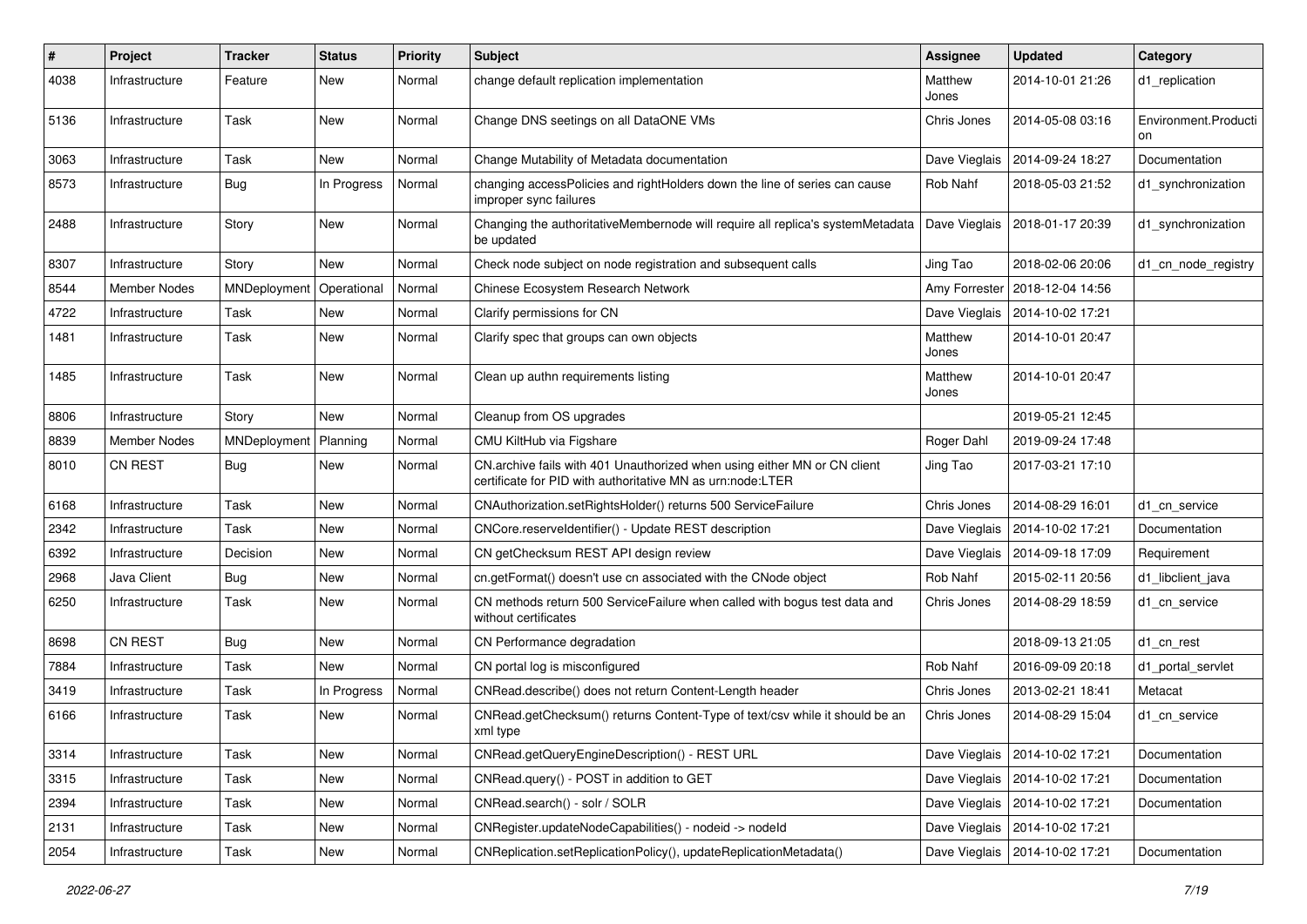| #    | Project             | <b>Tracker</b> | <b>Status</b> | <b>Priority</b> | Subject                                                                                       | <b>Assignee</b>     | <b>Updated</b>                   | Category                   |
|------|---------------------|----------------|---------------|-----------------|-----------------------------------------------------------------------------------------------|---------------------|----------------------------------|----------------------------|
| 2053 | Infrastructure      | Task           | New           | Normal          | CNReplication.setReplicationStatus() - Add info about serialVersion                           |                     | 2014-10-02 17:21                 |                            |
| 2475 | Infrastructure      | Task           | <b>New</b>    | Normal          | CNReplication.setReplicationStatus() - How to represent null                                  |                     | Dave Vieglais   2014-10-02 17:21 | Documentation              |
| 8740 | <b>CN REST</b>      | <b>Bug</b>     | New           | Normal          | CN resolve service returning 404 for some pids                                                |                     | 2019-01-22 18:41                 | cn_metacat                 |
| 6706 | Infrastructure      | Task           | New           | Normal          | CN-SANDBOX initiated synchronization with mnTestLTER before node was<br>'approved"            | <b>Robert Waltz</b> | 2015-10-09 17:38                 | Environment.Sandbo         |
| 8851 | Infrastructure      | Story          | New           | Normal          | CN sends error doc with "pid" to v2 endpoint                                                  | Jing Tao            | 2019-11-06 22:31                 | d1_synchronization         |
| 6070 | Infrastructure      | <b>Bug</b>     | New           | Normal          | CNs missing GOA objects                                                                       | <b>Robert Waltz</b> | 2016-08-10 20:56                 | d1_synchronization         |
| 7958 | Infrastructure      | Task           | In Progress   | Normal          | CN sometimes sends invalid submitSynchronizationFailed document to MN                         | Rob Nahf            | 2017-01-04 17:23                 | d1_synchronization         |
| 8151 | Infrastructure      | Task           | New           | Normal          | CNs should verify that the authoritativeMN listed in SystemMetadata is a valid<br>MΝ          | Jing Tao            | 2017-07-19 21:32                 |                            |
| 7301 | <b>CN REST</b>      | Bug            | New           | Normal          | CN-stage allows connections to a MN that is operating a self-signed SSL server<br>certificate |                     | 2015-08-19 03:46                 |                            |
| 3612 | Infrastructure      | Task           | New           | Normal          | CN SystemMetadata has incomplete obsoletedBy information                                      | Ben<br>Leinfelder   | 2013-03-08 17:43                 | Environment.Producti<br>on |
| 6378 | Infrastructure      | Task           | Testing       | Normal          | code up the new strategy                                                                      | Rob Nahf            | 2016-06-22 16:53                 | d1_replication             |
| 3411 | <b>Member Nodes</b> | Task           | New           | Normal          | Collate documents of relevance to MN deployment and operation                                 | Dave Vieglais       | 2012-12-01 18:33                 |                            |
| 3204 | <b>Member Nodes</b> | Task           | New           | Normal          | Collate MN metadata for review                                                                | <b>Mike Frame</b>   | 2015-12-03 19:36                 |                            |
| 3208 | <b>Member Nodes</b> | Task           | New           | Normal          | Collate node application metadata for the BIOTA - FAPESP MN                                   | Matthew<br>Jones    | 2015-12-03 19:36                 |                            |
| 3210 | <b>Member Nodes</b> | Task           | New           | Normal          | Collect application metadata for the AKN member node                                          | Ben<br>Leinfelder   | 2013-01-08 19:23                 |                            |
| 3212 | <b>Member Nodes</b> | Task           | New           | Normal          | Collect metadata for the Taiwan TERN member node                                              | Matthew<br>Jones    | 2014-02-20 21:58                 |                            |
| 1339 | Infrastructure      | Task           | New           | Normal          | "common" -> "base" or "foundation"                                                            |                     | 2011-02-09 23:19                 |                            |
| 3974 | Infrastructure      | Task           | New           | Normal          | Complete agenda for meeting                                                                   | Dave Vieglais       | 2013-09-11 20:59                 |                            |
| 1467 | Infrastructure      | Task           | In Progress   | Normal          | Complete d1_schema changes for Authz and Authn.                                               | Matthew<br>Jones    | 2014-10-01 20:47                 | Documentation              |
| 8791 | Infrastructure      | Story          | New           | Normal          | Complete deprecation of ONEMercury interface                                                  | Rob Nahf            | 2019-05-01 14:00                 | d1_mercury                 |
| 1334 | Infrastructure      | Task           | <b>New</b>    | Normal          | Completely remove detailCode                                                                  |                     | 2011-02-09 22:51                 |                            |
| 1890 | Infrastructure      | Task           | New           | Normal          | Comply with Maven Central requirements for publishing artifacts                               | Matthew<br>Jones    | 2011-10-27 21:39                 |                            |
| 1521 | Infrastructure      | Task           | New           | Normal          | Compressed Response                                                                           |                     | 2011-05-04 14:35                 |                            |
| 8777 | CN REST             | Task           | New           | Normal          | Configure CN to audit objects greater than 1GB                                                | Chris Jones         | 2019-03-13 20:50                 | d1_replication_audito      |
| 1225 | Infrastructure      | Task           | New           | Normal          | Configure Hudson Metacat build                                                                |                     | 2011-01-13 14:41                 | Metacat                    |
| 1227 | Infrastructure      | Task           | New           | Normal          | configure Hudson to build Mercury for deployment to a CN                                      |                     | Dave Vieglais   2011-01-13 15:16 | d1_mercury                 |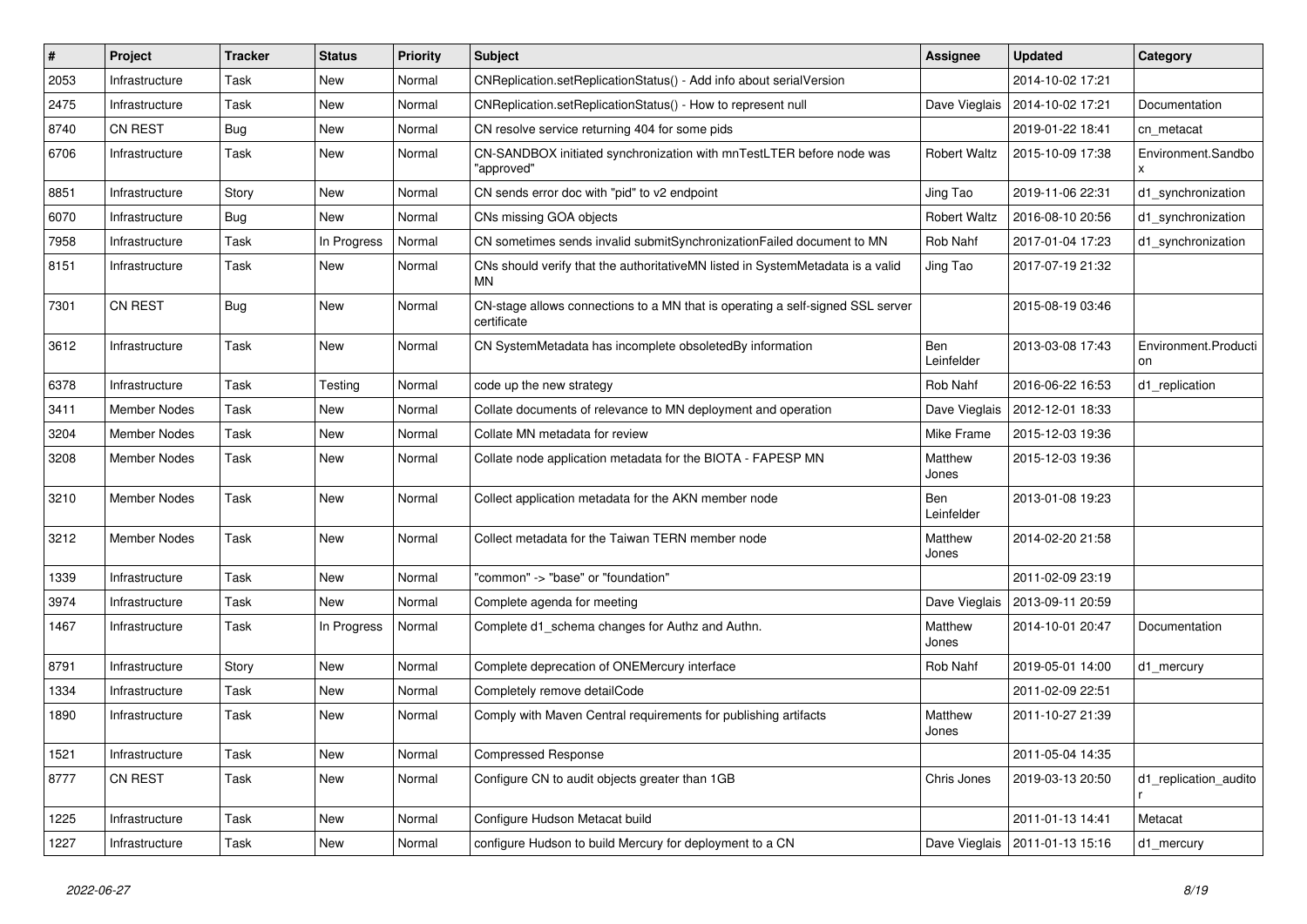| $\sharp$ | Project             | <b>Tracker</b> | <b>Status</b> | <b>Priority</b> | <b>Subject</b>                                                                               | Assignee            | <b>Updated</b>                  | Category                         |
|----------|---------------------|----------------|---------------|-----------------|----------------------------------------------------------------------------------------------|---------------------|---------------------------------|----------------------------------|
| 3313     | Infrastructure      | Task           | New           | Normal          | Configure indexer to handle inline eml data                                                  | Skye<br>Roseboom    | 2012-10-08 21:01                | d1_indexer                       |
| 6565     | Infrastructure      | Task           | New           | Normal          | Configure Jenkins jobs for ezid (ezid-client)                                                | Rob Nahf            | 2014-12-15 18:36                |                                  |
| 7890     | Infrastructure      | Task           | In Progress   | Normal          | configure jenkins-ucsb-1 apache server to host ubuntu repositories                           | Rob Nahf            | 2017-04-19 19:12                |                                  |
| 6569     | Infrastructure      | Task           | New           | Normal          | configure jobs for tag 1.0.1, 1.0.0 and 0.9.0                                                | Rob Nahf            | 2014-11-14 17:56                |                                  |
| 8237     | Infrastructure      | Task           | New           | Normal          | Configure production environment to use new API key under KU ORCID<br>membership             | Dave Vieglais       | 2018-01-09 02:21                | Authentication,<br>Authorization |
| 8817     | Infrastructure      | Task           | New           | Normal          | Configure sitemaps on the CN                                                                 | Jing Tao            | 2020-03-12 18:30                |                                  |
| 8832     | Member Nodes        | Story          | New           | Normal          | Conflict between pyshacl and owlr on ubuntu                                                  | John Evans          | 2019-08-05 19:32                |                                  |
| 3577     | Infrastructure      | Task           | New           | Normal          | Confusing message about "Ignored Tests present".                                             | Rob Nahf            | 2013-02-14 22:36                | MNWebChecker                     |
| 8038     | Infrastructure      | Story          | In Progress   | Normal          | connect logging output to a log analysis tool                                                | Dave Vieglais       | 2018-01-17 18:52                | d1 synchronization               |
| 8616     | Infrastructure      | Decision       | New           | Normal          | Consider expanding isotc211's indexing component's keyword XPath to cover<br>topicCategories |                     | 2018-06-15 00:13                |                                  |
| 8215     | Infrastructure      | Bug            | New           | Normal          | Consider how Subjects are compared (e.g. HTTP vs. HTTPS ORCID URIs)                          |                     | 2017-11-07 22:11                |                                  |
| 5145     | Infrastructure      | Feature        | New           | Normal          | Consider including cert subject(s) in NotAuthorized exceptions                               | Chris Jones         | 2014-09-25 17:44                | d1_cn_service                    |
| 8070     | Infrastructure      | Task           | New           | Normal          | Consolidate the index application-context files                                              | Jing Tao            | 2017-04-13 12:51                |                                  |
| 3537     | Member Nodes        | Task           | New           | Normal          | Contact followup on Citsci.org MN prospect                                                   |                     | Laura Moyers   2014-03-28 18:03 |                                  |
| 3216     | Member Nodes        | Task           | New           | Normal          | Contact GEO BON for possible MN                                                              | Matthew<br>Jones    | 2012-09-05 03:29                |                                  |
| 3220     | Member Nodes        | Task           | In Progress   | Normal          | contact iEcolab to determine possible MN role                                                | Ben<br>Leinfelder   | 2013-10-01 17:53                |                                  |
| 5455     | Member Nodes        | Task           | In Progress   | Normal          | Contact Line Pouchard to re-open discussion about PURL as a potential MN                     | <b>Bruce Wilson</b> | 2015-11-19 19:17                |                                  |
| 3535     | Member Nodes        | Task           | New           | Normal          | Contact LITS prospect MN to scope out prospects                                              | Matthew<br>Jones    | 2013-01-30 21:15                |                                  |
| 7641     | Infrastructure      | Task           | New           | Normal          | contact ONEShare                                                                             |                     | Laura Moyers   2016-02-12 16:40 | Environment.Producti<br>on       |
| 3177     | Member Nodes        | Task           | New           | Normal          | Contact operators                                                                            | Matthew<br>Jones    | 2012-09-05 01:46                |                                  |
| 7612     | Infrastructure      | Task           | In Progress   | Normal          | <b>Contact ORNLDAAC</b>                                                                      | Laura Moyers        | 2016-02-11 18:02                | Environment.Producti<br>on       |
| 3181     | <b>Member Nodes</b> | Task           | New           | Normal          | Contact PFRP as potential MN                                                                 | Matthew<br>Jones    | 2013-01-30 21:00                |                                  |
| 7358     | Infrastructure      | Story          | In Progress   | Normal          | ContactSubject on NodeList must be valid D1 Idap entry                                       | Dave Vieglais       | 2016-12-21 09:05                | Authentication,<br>Authorization |
| 2956     | Infrastructure      | Task           | In Progress   | Normal          | content-checking tests for MNs entering an environment                                       | Rob Nahf            | 2014-10-01 22:04                | d1_integration                   |
| 3591     | Infrastructure      | Story          | In Progress   | Normal          | Content consistency checks for new member nodes                                              | Rob Nahf            | 2018-01-17 20:23                | MNWebChecker                     |
| 4045     | Member Nodes        | Task           | In Progress   | Normal          | Conversation with Laura/Mike re USGS ScienceBase planning                                    | Laura Moyers        | 2014-05-30 19:45                |                                  |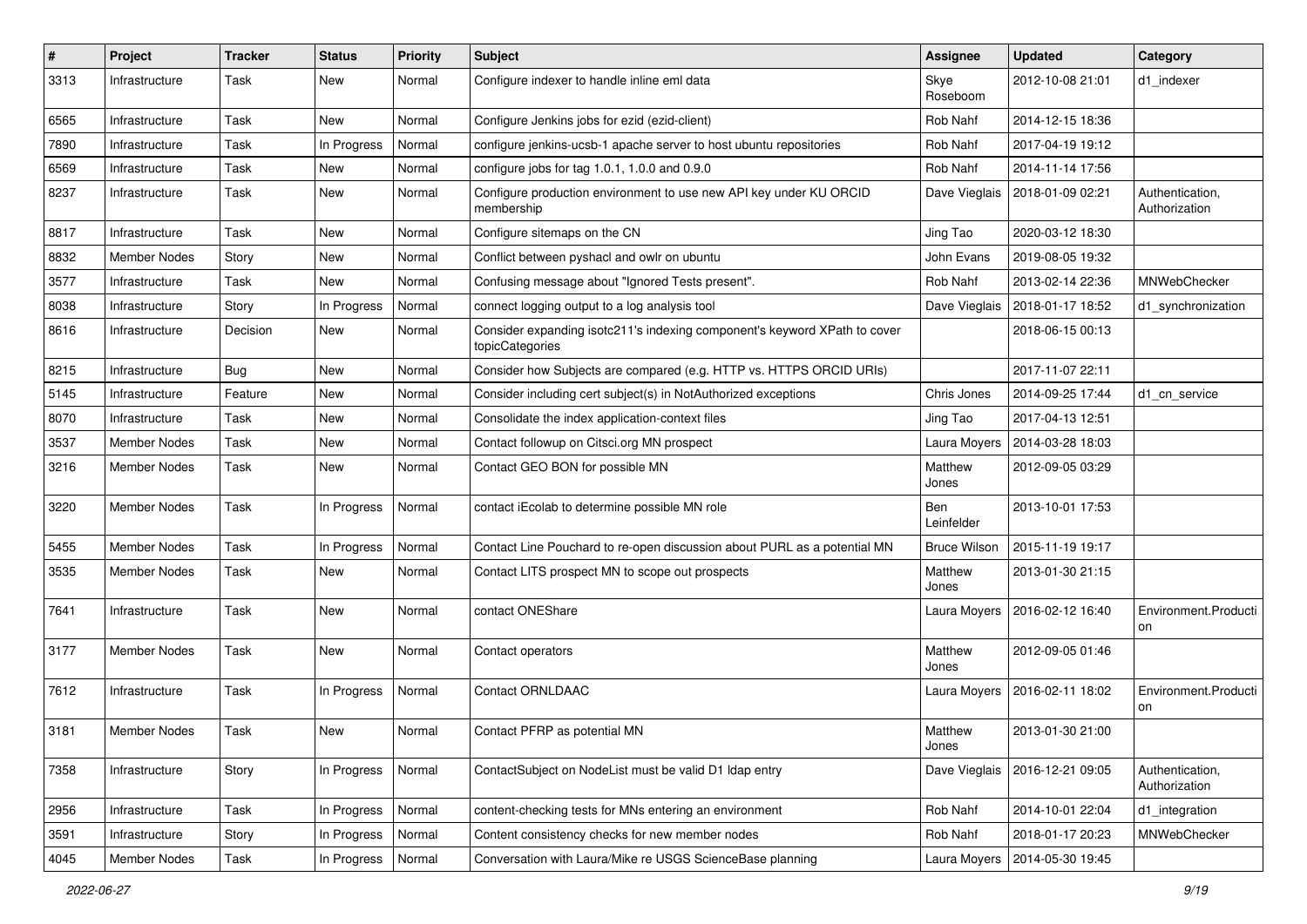| $\pmb{\#}$ | <b>Project</b>      | <b>Tracker</b> | <b>Status</b> | <b>Priority</b> | Subject                                                                           | <b>Assignee</b>   | <b>Updated</b>   | Category                         |
|------------|---------------------|----------------|---------------|-----------------|-----------------------------------------------------------------------------------|-------------------|------------------|----------------------------------|
| 2343       | Infrastructure      | Task           | New           | Normal          | Convert style sheets to separate product                                          | Ben<br>Leinfelder | 2012-02-15 17:43 |                                  |
| 4068       | Member Nodes        | Task           | New           | Normal          | Coordinate discussions for biodiversity data in DataONE with TDWG<br>participants | Dave Vieglais     | 2016-06-17 19:31 |                                  |
| 1552       | Java Client         | Task           | <b>New</b>    | Normal          | Copy TestSimpleMultipartEntity from d1_common_java to d1_integration              | Rob Nahf          | 2015-02-11 19:49 |                                  |
| 3560       | Member Nodes        | MNDeployment   | Operational   | Normal          | Cornell Lab of Ornithology eBird                                                  | Laura Moyers      | 2018-08-06 21:12 |                                  |
| 7505       | <b>Member Nodes</b> | Task           | In Progress   | Normal          | Correct generous access policies                                                  | Roger Dahl        | 2018-07-02 20:39 |                                  |
| 8051       | Infrastructure      | Bug            | In Progress   | Normal          | CORS-based CN calls fail using Internet Explorer on Windows                       | Chris Jones       | 2017-03-28 16:35 | dataone-cn-os-core               |
| 6748       | Java Client         | Task           | New           | Normal          | Create a factory / builder class for converting versioned types.                  |                   | 2015-02-11 19:47 |                                  |
| 6513       | Infrastructure      | Story          | <b>New</b>    | Normal          | Create a Local Cache of all Membernode log records on the single master CN        | Dave Vieglais     | 2018-01-17 19:49 | d1_log_aggregation               |
| 7184       | Infrastructure      | Task           | New           | Normal          | Create an Ansible script that can replace a server certificate                    | Nick Outin        | 2015-06-15 15:10 | <b>Support Operations</b>        |
| 7876       | Infrastructure      | Feature        | New           | Normal          | Create a new admin page for Metacat admins to register schemas                    | Jing Tao          | 2016-12-21 09:11 | Metacat                          |
| 7103       | Member Nodes        | Task           | New           | Normal          | Create a new test certificate for mnStagePISCO                                    | Dave Vieglais     | 2015-05-14 18:29 |                                  |
| 725        | Infrastructure      | Story          | In Progress   | Normal          | Create Authentication and Access control design specifications                    | Dave Vieglais     | 2018-01-17 20:52 | Documentation                    |
| 4704       | Infrastructure      | Task           | <b>New</b>    | Normal          | Create a view of MN holdings from a CN perspective                                | Dave Vieglais     | 2014-04-09 15:33 |                                  |
| 3488       | Infrastructure      | Task           | New           | Normal          | Create custom merge policy to support managing data/information inconsistency     | Chris Jones       | 2014-03-14 17:27 | Metacat                          |
| 2545       | Infrastructure      | Task           | New           | Normal          | create d1_integration tests using for MN.generateIdentifier                       | Rob Nahf          | 2014-10-02 17:54 | d1_integration                   |
| 2664       | Infrastructure      | Task           | New           | Normal          | Create documentation for how transitivity is enacted for authorization            | Matthew<br>Jones  | 2014-10-01 20:47 | Authentication,<br>Authorization |
| 7533       | <b>DUG</b>          | Task           | New           | Normal          | Create DUG 2016 Meeting page                                                      |                   | 2015-12-08 21:44 |                                  |
| 8792       | Infrastructure      | Task           | New           | Normal          | Create landing page for redirection from ONEMercury                               |                   | 2019-05-01 14:03 |                                  |
| 1554       | Java Client         | Task           | New           | Normal          | Create MockHttpClient for testing in d1_common_java                               | Rob Nahf          | 2015-02-11 19:49 | d1_common_java                   |
| 7138       | Python GMN          | Task           | Testing       | Normal          | Create new view functions                                                         | Dave Vieglais     | 2016-03-25 01:27 |                                  |
| 7166       | OGC-Slender<br>Node | Story          | New           | Normal          | Create ORE document for an NODC data package                                      | Dave Vieglais     | 2015-06-08 18:50 |                                  |
| 1494       | Infrastructure      | Task           | <b>New</b>    | Normal          | Create sequence diagrams for Authentication services.                             | Matthew<br>Jones  | 2014-10-01 20:47 |                                  |
| 7102       | <b>Member Nodes</b> | Task           | In Progress   | Normal          | Create test server certificate for test.piscoweb.org                              | Dave Vieglais     | 2015-05-14 18:28 |                                  |
| 3046       | Infrastructure      | Task           | In Progress   | Normal          | Create utility to update ORE maps with invalid date formats                       | Ben<br>Leinfelder | 2012-08-14 23:41 |                                  |
| 8225       | Member Nodes        | Story          | In Progress   | Normal          | Customize Indexing & View for gmd-pangaea                                         | Rob Nahf          | 2018-05-17 14:30 |                                  |
| 8646       | Member Nodes        | Task           | New           | Normal          | (cyverse) Formal Announcement                                                     |                   | 2018-07-19 18:31 |                                  |
| 8643       | Member Nodes        | Task           | New           | Normal          | (Cyverse) Implement in Production Environment                                     |                   | 2018-07-05 14:25 |                                  |
| 3234       | Member Nodes        | MNDeployment   | Testing       | Normal          | CyVerse (iPlant) member node                                                      | Rob Nahf          | 2019-03-05 18:36 |                                  |
| 8568       | Member Nodes        | Story          | New           | Normal          | (CyVerse) Move to production                                                      |                   | 2018-04-23 21:18 |                                  |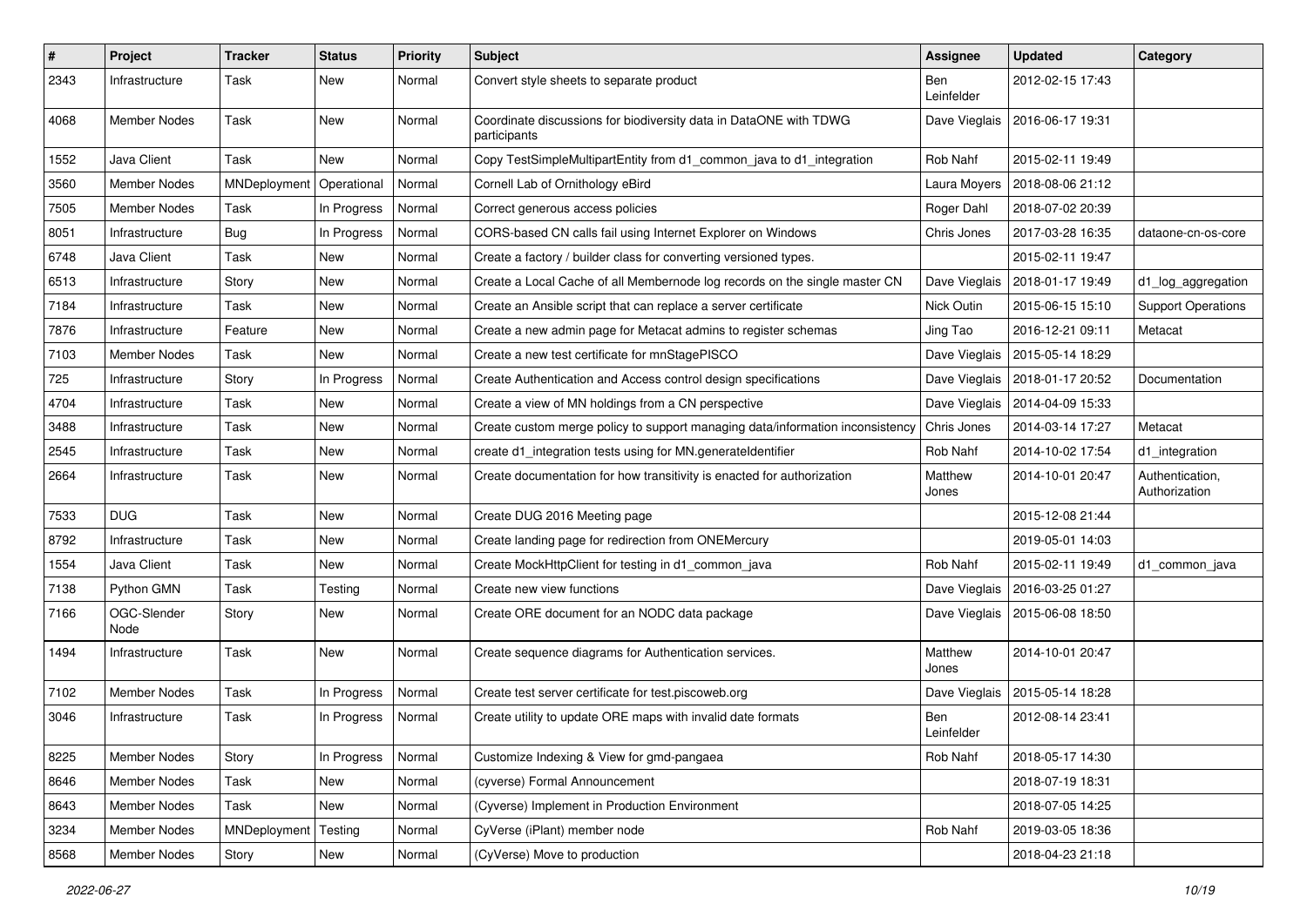| $\sharp$ | Project             | <b>Tracker</b>          | <b>Status</b> | <b>Priority</b> | Subject                                                                                                                 | <b>Assignee</b>      | <b>Updated</b>                   | Category                    |
|----------|---------------------|-------------------------|---------------|-----------------|-------------------------------------------------------------------------------------------------------------------------|----------------------|----------------------------------|-----------------------------|
| 8645     | <b>Member Nodes</b> | Task                    | New           | Normal          | (Cyverse) Mutual acceptance                                                                                             | Amy Forrester        | 2018-07-05 14:26                 |                             |
| 8644     | <b>Member Nodes</b> | Task                    | New           | Normal          | (Cyverse) Register in Production                                                                                        |                      | 2018-07-05 14:25                 |                             |
| 8564     | <b>Member Nodes</b> | Story                   | New           | Normal          | (CyVerse) Testing & Development                                                                                         | Rob Nahf             | 2018-07-02 19:56                 |                             |
| 6034     | Infrastructure      | Task                    | In Progress   | Normal          | d1_client_cli CCI 2.0 support                                                                                           | Roger Dahl           | 2014-08-11 16:23                 | d1 client cli               |
| 8857     | Infrastructure      | Story                   | New           | Normal          | D1Client.getCN() always get the production cn on the CN Tomcat context                                                  | Jing Tao             | 2019-12-13 00:34                 | dataone-cn-rest-servi<br>ce |
| 7523     | Infrastructure      | <b>Bug</b>              | In Progress   | Normal          | D1Client no longer updates stale NodeList                                                                               | Rob Nahf             | 2016-04-19 22:27                 | d1_libclient_java           |
| 8448     | Infrastructure      | <b>Bug</b>              | New           | Normal          | d1_cn_index_tool doesn't reindex an pid from a given file                                                               | Jing Tao             | 2018-03-02 22:06                 | d1 indexer                  |
| 6026     | Infrastructure      | Task                    | In Progress   | Normal          | d1_common CCI 2.0 support                                                                                               | Roger Dahl           | 2014-08-01 15:49                 | d1 common python            |
| 7713     | Infrastructure      | Story                   | <b>New</b>    | Normal          | d1DebConfig.xml should be versioned in dataone-cn-os-core                                                               | Rob Nahf             | 2018-01-17 19:24                 | d1 cn buildout              |
| 8686     | Infrastructure      | Bug                     | New           | Normal          | d1-index-task-processor failed with NPE                                                                                 | Rob Nahf             | 2018-08-24 01:35                 | d1 indexer                  |
| 7933     | Infrastructure      | <b>Bug</b>              | New           | Normal          | d1-index-task-processor stops processing task queue                                                                     | Jing Tao             | 2017-01-11 23:47                 | d1 indexer                  |
| 6033     | Infrastructure      | Task                    | In Progress   | Normal          | d1_libclient_python CCI 2.0 support                                                                                     | Roger Dahl           | 2014-08-11 16:22                 | d1 libclient python         |
| 8022     | Infrastructure      | Story                   | New           | Normal          | d1_log_aggregation has different version of Hazelcast than the rest of CN stack.<br>Hazelcast version very out of date. | Rob Nahf             | 2018-01-09 19:10                 | d1_log_aggregation          |
| 7322     | Java Client         | <b>Bug</b>              | Testing       | Normal          | D1Object stores data in memory, causes out of memory errors                                                             | Chris Jones          | 2015-08-28 00:15                 | d1 libclient java           |
| 8161     | Infrastructure      | <b>Bug</b>              | <b>New</b>    | Normal          | d1-processing Out of Memory Error                                                                                       | Dave Vieglais        | 2018-02-20 16:19                 | d1 process daemon           |
| 8635     | <b>Member Nodes</b> | Task                    | <b>New</b>    | Normal          | DAAC: Develop or Implement MN Software                                                                                  |                      | 2018-07-02 15:00                 |                             |
| 8633     | Member Nodes        | Task                    | In Progress   | Normal          | DAAC: Re-Training & Re-Deployment Planning                                                                              | Amy Forrester        | 2018-07-02 14:53                 |                             |
| 8634     | <b>Member Nodes</b> | Story                   | New           | Normal          | DAAC: Testing & Development                                                                                             | Dave Vieglais        | 2018-07-02 14:55                 |                             |
| 8636     | <b>Member Nodes</b> | Task                    | New           | Normal          | <b>DAAC: Test Registration</b>                                                                                          |                      | 2018-07-02 14:58                 |                             |
| 7650     | Infrastructure      | Story                   | New           | Normal          | DAO for SystemMetadata changes the SystemMetadata.replicationPolicy                                                     | Rob Nahf             | 2018-01-17 19:31                 | d1 cn common                |
| 7925     | <b>DUG</b>          | Task                    | New           | Normal          | Data Center certification                                                                                               |                      | 2016-11-08 21:33                 |                             |
| 7922     | Infrastructure      | Task                    | New           | Normal          | DataONE Accessibility                                                                                                   | Isis Serna           | 2016-10-31 23:05                 |                             |
| 6060     | Infrastructure      | <b>Bug</b>              | New           | Normal          | dataone-cn-index install should fail if subtasks fail                                                                   | <b>Robert Waltz</b>  | 2016-08-10 20:58                 | d1_cn_buildout              |
| 4142     | Infrastructure      | <b>Bug</b>              | New           | Normal          | dataone-cn-processdaemon prerm needs to be reconfiguration friendly                                                     | <b>Robert Waltz</b>  | 2016-08-10 20:58                 | d1_cn_buildout              |
| 7862     | <b>DUG</b>          | Task                    | New           | Normal          | DataONE DUG page may need updating<br>(https://www.dataone.org/dataone-users-group)                                     |                      | 2016-08-08 15:00                 |                             |
| 4188     | Infrastructure      | Story                   | In Progress   | Normal          | dataone Exception definition and implementation requires clarification                                                  |                      | Dave Vieglais   2018-01-17 20:05 | $d1$ _schemas               |
| 7909     | <b>DUG</b>          | Task                    | New           | Normal          | DataONE update audio/visual equipment for remote link                                                                   |                      | 2016-10-11 20:49                 |                             |
| 6483     | Infrastructure      | Task                    | New           | Normal          | DataONE xsede VM at ORC                                                                                                 | Michael<br>Campfield | 2014-10-24 10:54                 |                             |
| 5453     | Member Nodes        | MNDeployment   Deferred |               | Normal          | Dataverse                                                                                                               | Laura Moyers         | 2018-07-24 16:41                 |                             |
| 5516     | MN Dashboard        | Feature                 | New           | Normal          | Date formatting                                                                                                         | Skye<br>Roseboom     | 2015-04-29 22:48                 |                             |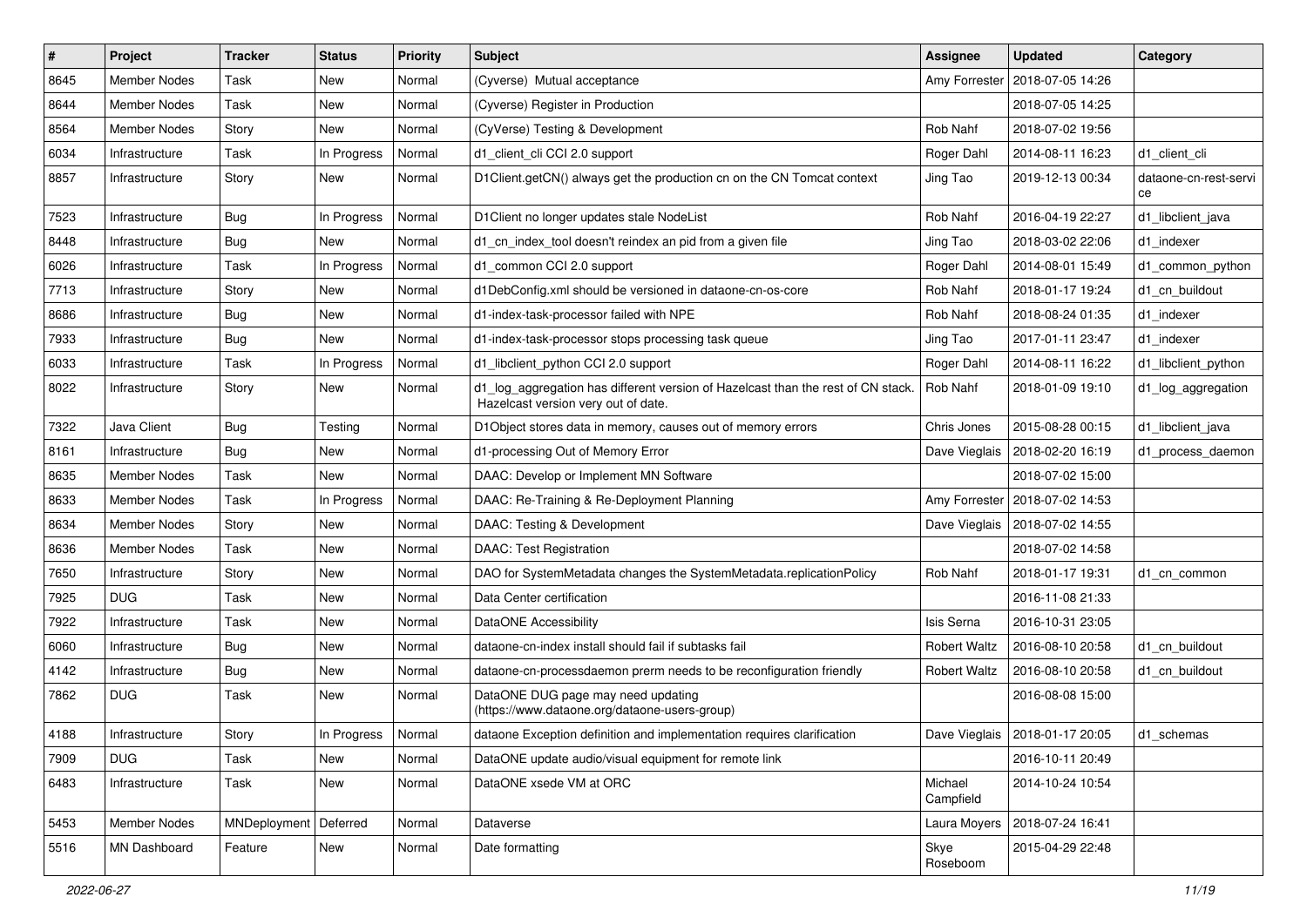| $\#$ | Project             | <b>Tracker</b> | <b>Status</b> | <b>Priority</b> | <b>Subject</b>                                                                               | <b>Assignee</b>     | <b>Updated</b>                   | Category                  |
|------|---------------------|----------------|---------------|-----------------|----------------------------------------------------------------------------------------------|---------------------|----------------------------------|---------------------------|
| 8601 | Infrastructure      | Decision       | <b>New</b>    | Normal          | Decide on a URI space for DataONE resources                                                  |                     | 2018-07-18 21:42                 |                           |
| 1484 | Infrastructure      | Task           | <b>New</b>    | Normal          | Decide on format for Principals                                                              | Matthew<br>Jones    | 2014-10-01 20:47                 |                           |
| 3643 | Infrastructure      | Task           | New           | Normal          | Decide on future of stage-2 environment                                                      | <b>Robert Waltz</b> | 2015-01-14 00:41                 |                           |
| 2660 | Infrastructure      | Task           | New           | Normal          | Deciding on a key size for D1 certs                                                          | Dave Vieglais       | 2014-10-02 17:21                 | Documentation             |
| 8736 | Infrastructure      | Story          | New           | Normal          | Decouple the index generator to the hazelcast system metadata map                            |                     | 2019-01-22 19:27                 | d1 indexer                |
| 6499 | Infrastructure      | Feature        | New           | Normal          | define and implement addFormat() method                                                      | Rob Nahf            | 2016-06-22 16:51                 | Architecture Design       |
| 1471 | Infrastructure      | Task           | New           | Normal          | Define implicit curator role at Member Nodes.                                                | Matthew<br>Jones    | 2014-10-01 20:47                 |                           |
| 3658 | DataONE API         | Bug            | New           | Normal          | Deleting objects breaks obsoletes chain traversal                                            | Chris Jones         | 2015-01-19 22:29                 |                           |
| 8862 | Infrastructure      | Story          | New           | Normal          | Deploy a new dataone-cn-rest release                                                         | Jing Tao            | 2020-04-23 16:24                 |                           |
| 8514 | Infrastructure      | Task           | New           | Normal          | deploy new Metacat / synchronization slows down because of increased<br>cn.create times      | Rob Nahf            | 2018-03-22 17:07                 | d1_synchronization        |
| 4661 | Java Client         | Task           | New           | Normal          | Deprecated methods give no indication of the (Java) version in which they will<br>be removed |                     | 2015-02-11 20:08                 |                           |
| 5141 | Infrastructure      | Story          | In Progress   | Normal          | Describe the mn.updateSystemMetadata behavior in use case document                           | Dave Vieglais       | 2018-01-17 19:58                 | Documentation             |
| 7571 | <b>CN REST</b>      | Task           | New           | Normal          | Description for error code 401, detail code 4957 is misleading in some cases                 |                     | 2016-01-05 16:25                 |                           |
| 2123 | Infrastructure      | Task           | <b>New</b>    | Normal          | Description of serialVersion                                                                 |                     | Dave Vieglais   2014-10-02 17:21 | Documentation             |
| 2944 | Infrastructure      | Story          | New           | Normal          | Design and implement a MN kill switch mechanism                                              |                     | Dave Vieglais   2018-01-17 20:30 | <b>Support Operations</b> |
| 1073 | Infrastructure      | Task           | New           | Normal          | Design client application authentication redirection approach                                | Matthew<br>Jones    | 2014-10-01 20:47                 | d1 identity manager       |
| 2169 | Infrastructure      | Task           | In Progress   | Normal          | Design content and layout for status page                                                    | Dave Vieglais       | 2012-03-14 20:40                 | d1 monitor                |
| 1482 | Infrastructure      | Task           | New           | Normal          | Design mechanism to collapse two accounts into one                                           | Matthew<br>Jones    | 2014-10-01 20:47                 |                           |
| 2035 | Infrastructure      | Task           | <b>New</b>    | Normal          | Design nagios system for monitoring CN locations                                             | Nick Outin          | 2014-09-24 18:29                 | d1 monitor                |
| 7155 | OGC-Slender<br>Node | Task           | New           | Normal          | Design the connector, including sources of key information                                   |                     | Dave Vieglais   2015-06-05 11:42 |                           |
| 2168 | CN REST             | Task           | New           | Normal          | Design UI for identity validation                                                            | Ben<br>Leinfelder   | 2015-01-19 22:59                 |                           |
| 1474 | Infrastructure      | Task           | <b>New</b>    | Normal          | Design verification process for new accounts                                                 | Matthew<br>Jones    | 2014-10-01 20:47                 |                           |
| 1479 | CN REST             | Task           | In Progress   | Normal          | Design web UI for validating newly created identities                                        | Ben<br>Leinfelder   | 2015-01-19 22:59                 |                           |
| 5988 | Infrastructure      | Task           | New           | Normal          | Determine cause of Idap "server not responding" errors between prod CNs                      | Jing Tao            | 2014-07-22 23:18                 | Hardware                  |
| 7146 | OGC-Slender<br>Node | Story          | In Progress   | Normal          | Determine formatid for content retrievable from NODC services                                | Dave Vieglais       | 2015-06-05 13:37                 |                           |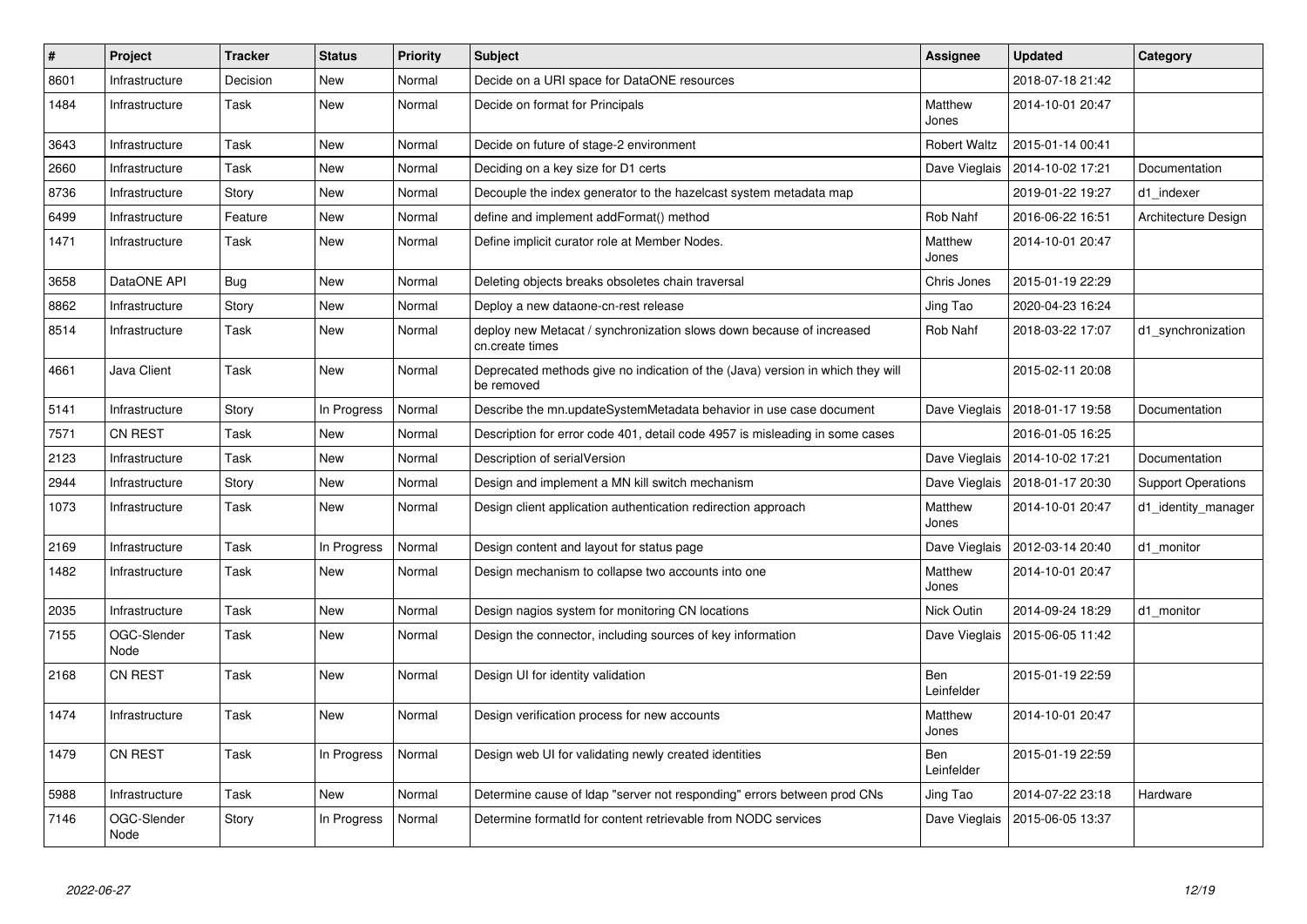| #    | Project                         | <b>Tracker</b> | <b>Status</b> | <b>Priority</b> | <b>Subject</b>                                                                                         | Assignee             | <b>Updated</b>   | Category                   |
|------|---------------------------------|----------------|---------------|-----------------|--------------------------------------------------------------------------------------------------------|----------------------|------------------|----------------------------|
| 7148 | OGC-Slender<br>Node             | Task           | In Progress   | Normal          | Determine formatid for science metadata                                                                | Dave Vieglais        | 2015-09-22 16:27 |                            |
| 7668 | Infrastructure                  | Story          | <b>New</b>    | Normal          | Determine how indexing of data packages should work                                                    | Jing Tao             | 2018-01-17 19:28 | d1 indexer                 |
| 8084 | Infrastructure                  | Story          | <b>New</b>    | Normal          | determine the backup strategy for rabbitMQ                                                             | Rob Nahf             | 2018-01-17 18:46 | d1 indexer                 |
| 5498 | Infrastructure                  | Task           | <b>New</b>    | Normal          | Determine the cause of the Jun2014 cn-orc-1 out of memory issue                                        | Michael<br>Campfield | 2014-10-31 19:11 | Environment.Producti<br>on |
| 4246 | Infrastructure                  | Task           | In Progress   | Normal          | Determine why cn-stage-ucsb-1 LDAP syncrepl is failing                                                 | Michael<br>Campfield | 2014-10-31 17:42 | Environment.Stage1         |
| 1644 | DataONE API                     | Story          | <b>New</b>    | Normal          | Develop an object format creation policy                                                               |                      | 2018-01-17 20:46 |                            |
| 3410 | <b>Member Nodes</b>             | Task           | New           | Normal          | Develop a Redmine Cheatsheet to help with a wider REDMine user community<br>interacting with MN issues | John Cobb            | 2012-11-30 19:36 |                            |
| 8081 | Infrastructure                  | Story          | In Progress   | Normal          | develop federated broker configuration for indexing                                                    | Rob Nahf             | 2018-01-17 18:46 | d1 indexer                 |
| 2688 | Infrastructure                  | Task           | <b>New</b>    | Normal          | Develop guidelines for how Subject entries are handled - creation,<br>normalization, comparison        | Dave Vieglais        | 2014-09-24 18:27 | Documentation              |
| 8349 | <b>Testing MN</b><br>Management | Task           | New           | Normal          | Develop or Implement MN Software                                                                       |                      | 2018-02-08 15:28 |                            |
| 7559 | Infrastructure                  | Story          | <b>New</b>    | Normal          | Develop plan for securing application passwords in the CN stack                                        | Dave Vieglais        | 2018-01-17 19:34 | Architecture Design        |
| 8061 | Infrastructure                  | Story          | <b>New</b>    | Normal          | develop queue-based processing system for the CN                                                       | Rob Nahf             | 2018-01-17 19:00 | Architecture Design        |
| 1035 | Infrastructure                  | Task           | In Progress   | Normal          | Develop reference architecture documents                                                               | <b>Bruce Wilson</b>  | 2011-03-03 19:26 | Documentation              |
| 8780 | Infrastructure                  | Feature        | New           | Normal          | Develop support for DataCite 4.0 and 4.1 and 4.2                                                       | Dave Vieglais        | 2019-03-30 20:38 | d1 indexer                 |
| 7176 | Infrastructure                  | Task           | <b>New</b>    | Normal          | Develop textual documentation for certificate management                                               | Dave Vieglais        | 2015-06-10 01:33 | Documentation              |
| 7177 | Infrastructure                  | Task           | New           | Normal          | Develop video documentation for certificate management                                                 | Dave Vieglais        | 2015-06-10 01:33 | Documentation              |
| 8106 | Infrastructure                  | Bug            | Testing       | Normal          | Difficulty Distinguishing Between Different Kinds of Failed Sync "Not Found"<br><b>Error Messages</b>  | Rob Nahf             | 2018-02-20 16:57 | d1 synchronization         |
| 8340 | <b>Testing MN</b><br>Management | Story          | New           | Normal          | Discovery                                                                                              |                      | 2018-02-08 15:28 |                            |
| 8381 | <b>Testing MN</b><br>Management | Story          | <b>New</b>    | Normal          | Discovery                                                                                              |                      | 2018-02-27 17:32 |                            |
| 8358 | <b>Member Nodes</b>             | Story          | In Progress   | Normal          | Discovery & Planning (CAFF)                                                                            | Amy Forrester        | 2018-04-06 14:56 |                            |
| 8351 | <b>Testing MN</b><br>Management | Task           | New           | Normal          | Display as Upcoming                                                                                    |                      | 2018-02-08 15:28 |                            |
| 6336 | <b>MN Dashboard</b>             | Feature        | <b>New</b>    | Normal          | Display MN POCs on the detail MN pages of the dashboard                                                | Skye<br>Roseboom     | 2015-04-29 22:49 |                            |
| 4120 | Infrastructure                  | Task           | <b>New</b>    | Normal          | Display total data downloads in the Summary View header                                                | Skye<br>Roseboom     | 2014-03-31 17:41 | d1 dashboard               |
| 6167 | Infrastructure                  | Task           | <b>New</b>    | Normal          | Docs for CNRead.search() say "SOLR" in capital but actual API expects "solr" in<br>lower case          | Dave Vieglais        | 2014-10-02 17:21 | Documentation              |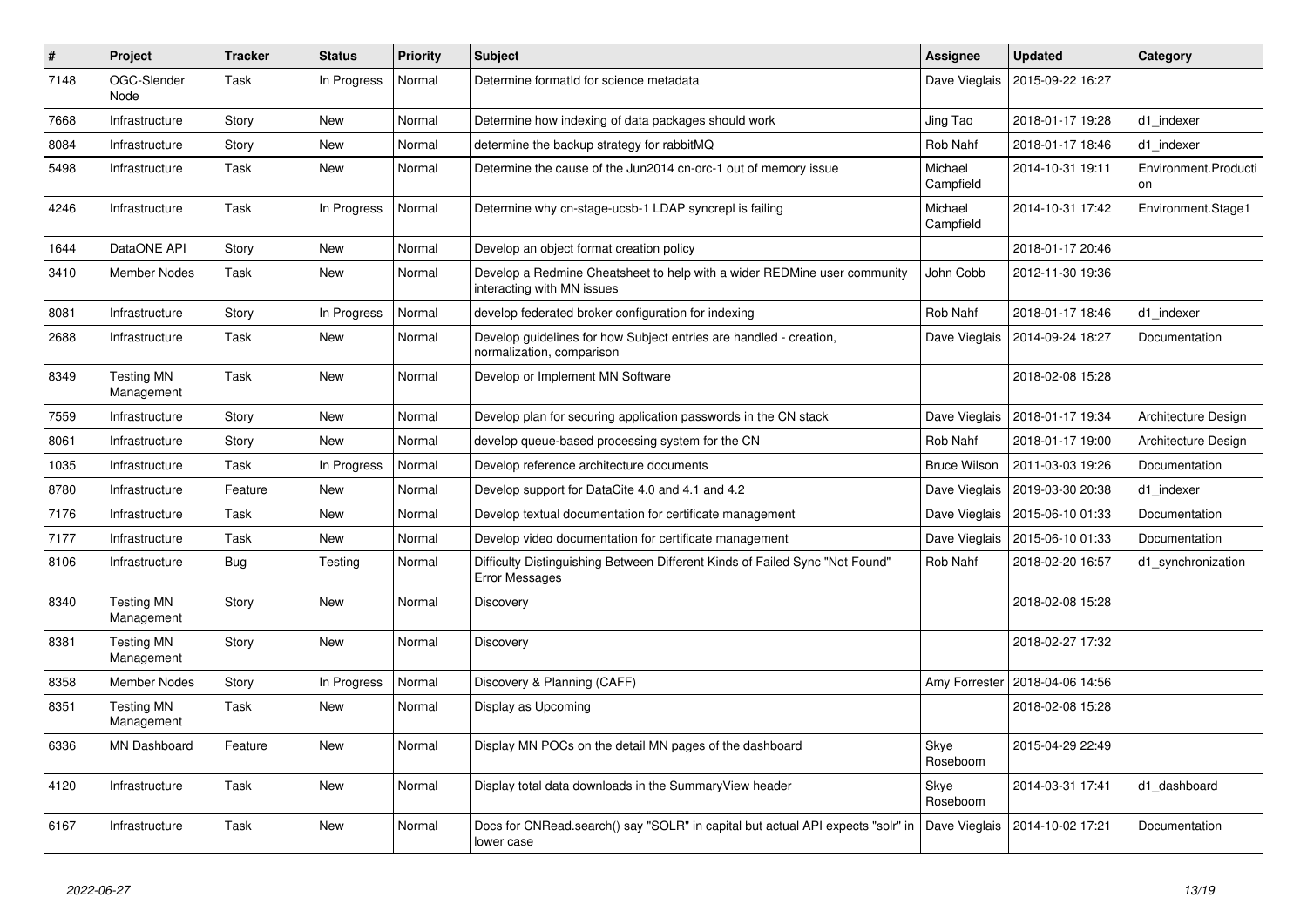| #    | Project             | <b>Tracker</b>   | <b>Status</b> | <b>Priority</b> | Subject                                                                                                            | <b>Assignee</b>     | <b>Updated</b>                   | Category                         |
|------|---------------------|------------------|---------------|-----------------|--------------------------------------------------------------------------------------------------------------------|---------------------|----------------------------------|----------------------------------|
| 8238 | Infrastructure      | Task             | <b>New</b>    | Normal          | Document contacts and procedure for using KU ORCID membership API key                                              | Dave Vieglais       | 2018-01-09 02:22                 | Authentication,<br>Authorization |
| 2018 | Infrastructure      | Task             | New           | Normal          | document DataONE CA operations procedures                                                                          | Matthew<br>Jones    | 2012-04-23 17:53                 | <b>Support Operations</b>        |
| 2033 | Infrastructure      | Task             | <b>New</b>    | Normal          | Document hardware / CN administrators and their contact info                                                       | Dave Vieglais       | 2014-09-24 18:29                 | Management                       |
| 8171 | Infrastructure      | Task             | <b>New</b>    | Normal          | Document hazelcast components to be moved to postgres storage                                                      | Monica Ihli         | 2017-09-01 15:25                 |                                  |
| 8169 | Infrastructure      | Task             | <b>New</b>    | Normal          | Document process for changing the postgres master                                                                  | Monica Ihli         | 2017-09-01 15:09                 |                                  |
| 2549 | Infrastructure      | Task             | <b>New</b>    | Normal          | document the decision                                                                                              | Matthew<br>Jones    | 2012-03-27 22:03                 | Authentication,<br>Authorization |
| 7883 | Infrastructure      | Task             | <b>New</b>    | Normal          | Document the log files of relevance on Coordinating Nodes                                                          |                     | 2016-09-09 20:20                 |                                  |
| 3811 | Infrastructure      | Task             | <b>New</b>    | Normal          | Document the "non-standard" certificates being used for accessing content in<br>DataONE and it's member nodes      | Rob Nahf            | 2014-09-24 18:27                 | <b>Support Operations</b>        |
| 3308 | Infrastructure      | Task             | <b>New</b>    | Normal          | Document the process for removing content contributed from a specific member<br>node and/or the entire member node | Dave Vieglais       | 2014-03-14 18:29                 | <b>Support Operations</b>        |
| 2031 | Infrastructure      | Task             | <b>New</b>    | Normal          | Document the structure and interconnections of VM host hardware at UCSB                                            | Nick Outin          | 2014-09-24 18:29                 | Hardware                         |
| 2030 | Infrastructure      | Task             | <b>New</b>    | Normal          | Document the structure and interconnections of VM host hardware at UNM                                             | Dave Vieglais       | 2014-09-24 18:29                 | Hardware                         |
| 2028 | Infrastructure      | Task             | <b>New</b>    | Normal          | Document VM specifications for CNs                                                                                 |                     | Dave Vieglais   2014-09-24 18:29 | Management                       |
| 2029 | Infrastructure      | Task             | <b>New</b>    | Normal          | Document VM specifications for replication MNs                                                                     | Dave Vieglais       | 2014-09-24 18:29                 | Management                       |
| 8109 | Infrastructure      | Story            | <b>New</b>    | Normal          | Does authentication token need to include group information?                                                       | Dave Vieglais       | 2018-01-17 18:45                 | Authentication,<br>Authorization |
| 7864 | <b>DUG</b>          | Task             | <b>New</b>    | Normal          | <b>DOI Services for Members</b>                                                                                    |                     | 2016-08-09 20:40                 |                                  |
| 7907 | <b>DUG</b>          | Task             | <b>New</b>    | Normal          | Doodle poll on the time/date for monthly meeting                                                                   |                     | 2016-10-11 20:35                 |                                  |
| 7476 | <b>DUG</b>          | Task             | <b>New</b>    | Normal          | Do we need an event management system to better organize the DUG?                                                  |                     | 2015-11-09 22:43                 |                                  |
| 7473 | <b>DUG</b>          | Task             | <b>New</b>    | Normal          | Draft 2016 DUG annual meeting brochure                                                                             |                     | 2015-11-09 22:38                 |                                  |
| 7474 | <b>DUG</b>          | Task             | <b>New</b>    | Normal          | Draft generic letter of invitation that DUG SC can carry and distribute widely.                                    |                     | 2015-11-09 22:38                 |                                  |
| 7896 | <b>Member Nodes</b> | Bug              | In Progress   | Normal          | Dryad data sets don't mark new versions correctly in SystemMetadata with<br>obsoletes/obsoletedBy                  | Monica Ihli         | 2017-07-24 10:10                 |                                  |
| 7484 | <b>DUG</b>          | Task             | <b>New</b>    | Normal          | DUG Agenda                                                                                                         |                     | 2015-11-10 21:39                 |                                  |
| 8196 | Infrastructure      | Bug              | <b>New</b>    | Normal          | Duplicated replicas in the system metadata                                                                         | Jing Tao            | 2017-10-18 17:19                 | d1 replication                   |
| 8367 | Infrastructure      | Story            | New           | Normal          | Duplicate jenkins jobs from UNM to UCSB                                                                            |                     | Dave Vieglais   2019-01-22 19:25 | <b>Support Operations</b>        |
| 7178 | Infrastructure      | <b>Bug</b>       | New           | Normal          | duplicate replica information on mn-demo-5                                                                         | <b>Robert Waltz</b> | 2015-07-01 20:14                 | d1_replication                   |
| 8849 | Infrastructure      | Story            | New           | Normal          | During sync, the CN does not detect error returned from getChecksum()                                              | Jing Tao            | 2019-11-06 22:07                 |                                  |
| 8548 | Member Nodes        | MNDeployment New |               | Normal          | Earthdata powered by EOSDIS                                                                                        |                     | 2018-04-17 19:51                 |                                  |
| 8549 | Member Nodes        | MNDeployment New |               | Normal          | Earth Resources Observation and Science Center                                                                     |                     | 2018-04-17 19:55                 |                                  |
| 7512 | <b>Member Nodes</b> | MNDeployment New |               | Normal          | ECOSCOPE - Network of Research Observatories on Biodiversity                                                       |                     | Laura Moyers   2016-07-22 12:40  |                                  |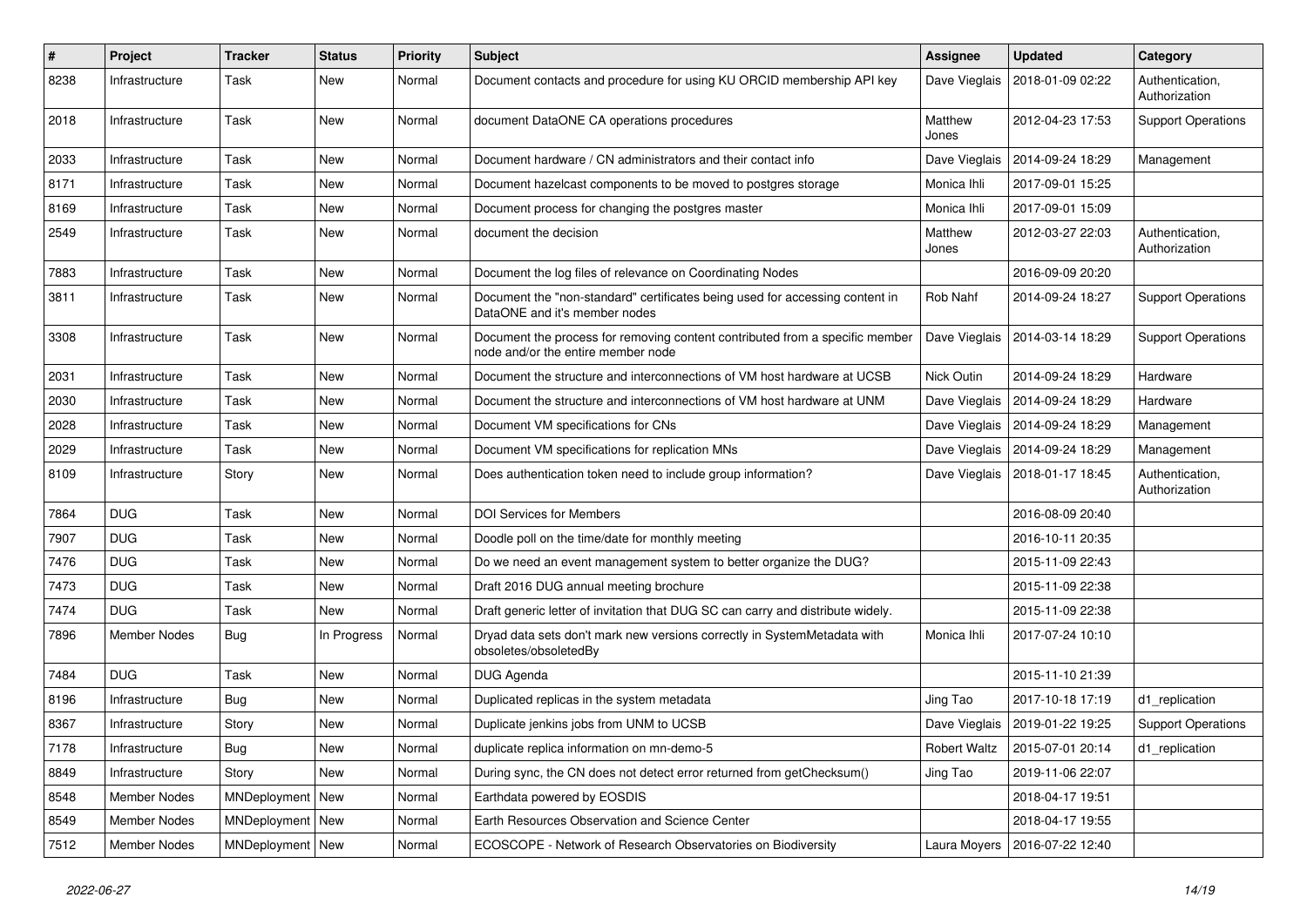| $\vert$ # | <b>Project</b>          | <b>Tracker</b> | <b>Status</b> | <b>Priority</b> | <b>Subject</b>                                                                                                | <b>Assignee</b>     | <b>Updated</b>                   | Category              |
|-----------|-------------------------|----------------|---------------|-----------------|---------------------------------------------------------------------------------------------------------------|---------------------|----------------------------------|-----------------------|
| 8074      | Python GMN              | Story          | <b>New</b>    | Normal          | Eliminate unnecessary setuid/setgid programs                                                                  | Roger Dahl          | 2018-01-17 18:48                 |                       |
| 6396      | Infrastructure          | Task           | In Progress   | Normal          | embed jetty server in d1_integration to run WebTests locally                                                  | Rob Nahf            | 2014-10-01 20:34                 | <b>MNWebChecker</b>   |
| 3217      | <b>Member Nodes</b>     | MNDeployment   | Deferred      | Normal          | EMBRAPA member node                                                                                           | Matthew<br>Jones    | 2016-06-17 19:31                 |                       |
| 4278      | Infrastructure          | Story          | New           | Normal          | EML indexing - handle multiple temporalCoverage and spatialCoverage<br>elements                               | Jing Tao            | 2018-01-17 20:04                 | d1 indexer            |
| 3328      | Infrastructure          | Task           | <b>New</b>    | Normal          | Enable a data preview from the search results page                                                            | Chris Jones         | 2012-10-23 19:34                 | d1_mercury            |
| 8150      | Infrastructure          | Task           | <b>New</b>    | Normal          | Enable CN certificate to alter authoritativeMN property in SystemMetadata                                     | Jing Tao            | 2017-07-19 21:27                 |                       |
| 8167      | Infrastructure          | Story          | <b>New</b>    | Normal          | Enable postgres replication between Coordinating Nodes                                                        | Monica Ihli         | 2018-01-09 19:10                 | dataone-cn-os-core    |
| 5313      | Java Client             | Task           | New           | Normal          | enable remote deployment of product packages from Hudson / Jenkins                                            | Rob Nahf            | 2015-02-11 20:34                 |                       |
| 3616      | Infrastructure          | Task           | <b>New</b>    | Normal          | Enable ServiceMethodRestriction support in Metacat                                                            | Chris Jones         | 2013-02-27 16:28                 | Metacat               |
| 7169      | OGC-Slender<br>Node     | Task           | <b>New</b>    | Normal          | Enable tracking of obsoletes / obsoleted by for data objects                                                  |                     | Dave Vieglais   2015-06-08 19:01 |                       |
| 8155      | Infrastructure          | Story          | In Progress   | Normal          | Ensure GMN fully supports the Package API                                                                     | Roger Dahl          | 2018-01-17 18:43                 | d1 mn GMN             |
| 8364      | <b>CN REST</b>          | Story          | In Progress   | Normal          | Ensure portal uses correct X509 certificates                                                                  |                     | 2019-05-21 12:57                 | d1 portal servlet     |
| 8756      | <b>CN REST</b>          | Story          | <b>New</b>    | Normal          | Ensure replica auditor is effective                                                                           | Chris Jones         | 2019-01-15 21:00                 | d1_replication_audito |
| 8778      | <b>CN REST</b>          | Task           | <b>New</b>    | Normal          | Ensure SystemMetadata replica auditing updates are saved and broadcast                                        | Chris Jones         | 2019-03-12 16:54                 | d1 replication audito |
| 7949      | Infrastructure          | Task           | New           | Normal          | Ensure that there's no race condition where an entry can be added to "IN<br>PROCESS" if it is already present | Jing Tao            | 2017-02-27 17:55                 |                       |
| 2151      | Infrastructure          | Task           | <b>New</b>    | Normal          | Ensuring that cited objects are not deleted                                                                   |                     | 2011-12-23 04:20                 |                       |
| 7956      | <b>Member Nodes</b>     | MNDeployment   | Operational   | Normal          | Environmental Data Initiative (EDI)                                                                           | Laura Moyers        | 2018-11-13 19:14                 |                       |
| 3681      | <b>Member Nodes</b>     | MNDeployment   | New           | Normal          | <b>EPA's Atlantic Ecology Division</b>                                                                        | Laura Moyers        | 2016-06-23 00:10                 |                       |
| 8869      | Infrastructure          | Story          | <b>New</b>    | Normal          | Equivalent identities show owning different amount of packages.                                               | Jing Tao            | 2020-09-24 22:34                 | d1 indexer            |
| 8630      | <b>CN REST</b>          | Bug            | New           | Normal          | equivalentIdentity values use uppercase letters when the same person subject<br>values are lowercase          |                     | 2018-06-26 14:15                 | d1 identity manager   |
| 7298      | <b>Python Libraries</b> | Bug            | <b>New</b>    | Normal          | escapeQueryTerm should be a module method not a class method                                                  |                     | Dave Vieglais   2015-08-18 15:06 | d1 libclient python   |
| 8550      | Member Nodes            | MNDeployment   | New           | Normal          | ESGF - Earth System Grid Federation                                                                           |                     | 2018-04-17 19:58                 |                       |
| 4091      | Infrastructure          | Story          | New           | Normal          | <b>ESRI GeoPortal MN stack</b>                                                                                |                     | 2013-10-15 13:36                 |                       |
| 8697      | <b>Member Nodes</b>     | Task           | <b>New</b>    | Normal          | ESSDIVE: anonymous download issue                                                                             | Chris Jones         | 2018-09-13 19:40                 |                       |
| 8186      | <b>Member Nodes</b>     | MNDeployment   | Operational   | Normal          | ESS-DIVE, including CDIAC                                                                                     | Matthew<br>Jones    | 2018-12-04 14:57                 |                       |
| 3964      | <b>Member Nodes</b>     | MNDeployment   | Deferred      | Normal          | EU BON Member Node                                                                                            | <b>Bruce Wilson</b> | 2016-10-24 20:49                 |                       |
| 5454      | <b>Member Nodes</b>     | Task           | <b>New</b>    | Normal          | Evaluate dataverse poential MN                                                                                | <b>Bruce Wilson</b> | 2014-05-29 19:30                 |                       |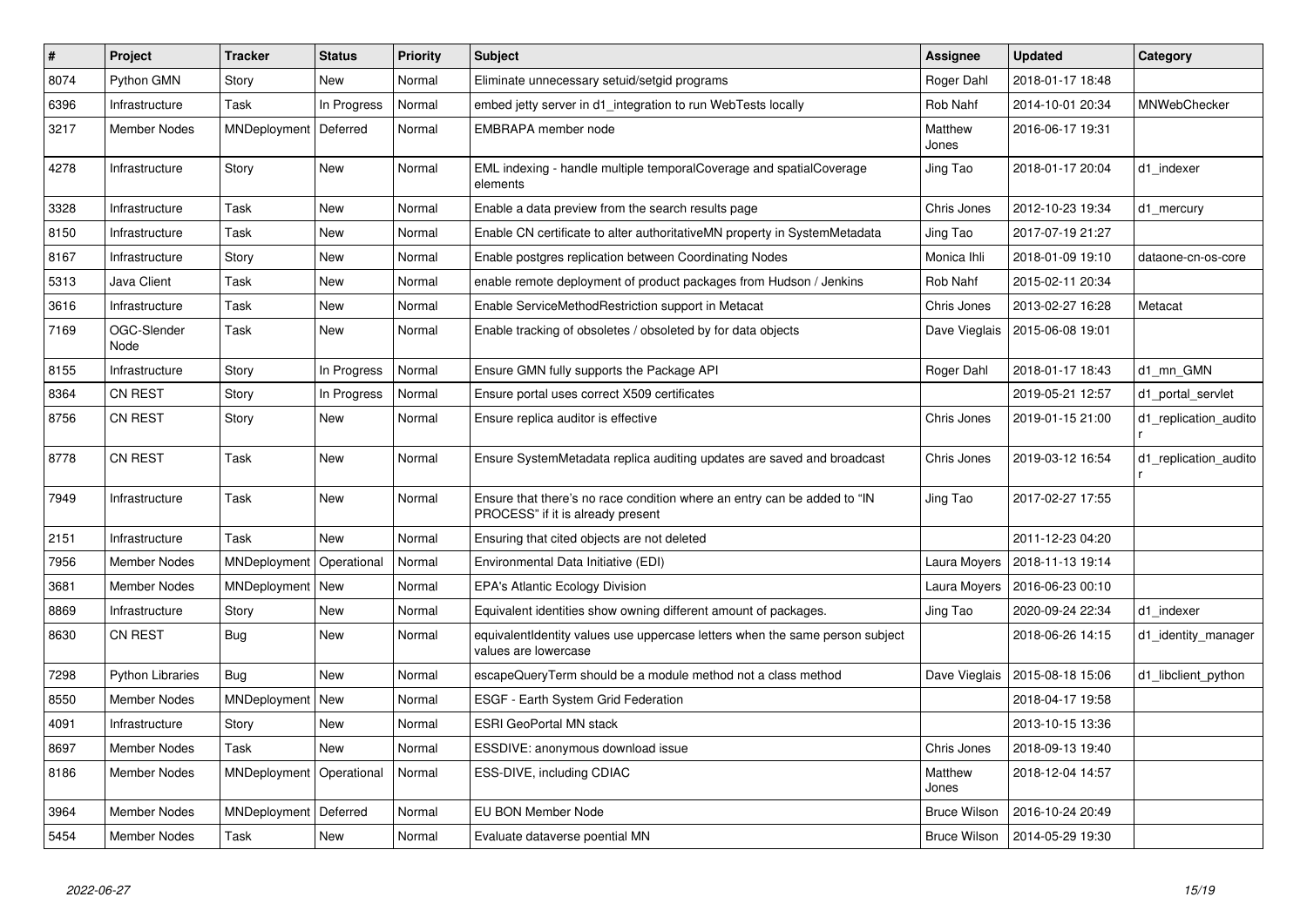| $\#$ | Project                         | <b>Tracker</b>             | <b>Status</b> | <b>Priority</b> | <b>Subject</b>                                                                                                           | <b>Assignee</b>   | <b>Updated</b>   | Category                  |
|------|---------------------------------|----------------------------|---------------|-----------------|--------------------------------------------------------------------------------------------------------------------------|-------------------|------------------|---------------------------|
| 7749 | <b>Member Nodes</b>             | Task                       | <b>New</b>    | Normal          | Evaluate disposition of the ESA MN's current content                                                                     | Matthew<br>Jones  | 2016-04-26 19:52 |                           |
| 8469 | <b>CN REST</b>                  | Task                       | In Progress   | Normal          | evaluate if ORCID API will continue to work after 1.2 is deprecated                                                      | Jing Tao          | 2018-03-22 16:54 | d1_portal_servlet         |
| 8168 | Infrastructure                  | Task                       | <b>New</b>    | Normal          | Evaluate options for postgres replication configuration                                                                  | Monica Ihli       | 2017-09-01 15:11 |                           |
| 7170 | OGC-Slender<br>Node             | Story                      | <b>New</b>    | Normal          | Evaluate the feasibility of extracting provenance information from the journal.txt<br>document                           | Dave Vieglais     | 2015-06-08 21:28 |                           |
| 3438 | Infrastructure                  | Task                       | New           | Normal          | Evaluate utility of schema.org                                                                                           |                   | 2012-12-21 16:15 | Documentation             |
| 7104 | Infrastructure                  | Task                       | New           | Normal          | Event index reindexing shouldn't require re-harvest from MNs                                                             |                   | 2015-07-09 15:34 | d1_log_aggregation        |
| 8227 | Infrastructure                  | Story                      | In Progress   | Normal          | ExceptionHandler regurgitates long html pages into the wrapping ServiceFailure<br>message, which goes into CN log files. | Rob Nahf          | 2018-01-09 19:10 | d1 common java            |
| 8733 | <b>CN REST</b>                  | <b>Bug</b>                 | New           | Normal          | Exception handling in ForesiteResourceMap needs improvement                                                              | Jing Tao          | 2018-10-12 20:09 | d1_cn_index_proces<br>sor |
| 2794 | Infrastructure                  | Task                       | New           | Normal          | Exceptions: Remove unsupported exception serializations and add "header<br>serialization"                                | Dave Vieglais     | 2014-10-02 17:21 | Documentation             |
| 8228 | Infrastructure                  | <b>Bug</b>                 | <b>New</b>    | Normal          | Excessive replicas requested by integration test                                                                         | Rob Nahf          | 2018-03-02 21:52 | d1 integration            |
| 8755 | Infrastructure                  | Task                       | <b>New</b>    | Normal          | Expand EML indexing support for EML 2.2                                                                                  | Bryce Mecum       | 2019-08-15 01:50 |                           |
| 1472 | Infrastructure                  | Task                       | New           | Normal          | Explain revocation policies via MN curator.                                                                              | Matthew<br>Jones  | 2014-10-01 20:47 |                           |
| 7524 | <b>DUG</b>                      | Task                       | <b>New</b>    | Normal          | Explore crowd sourcing for future DUG marketing effort                                                                   |                   | 2015-12-07 22:25 |                           |
| 3468 | Infrastructure                  | Task                       | New           | Normal          | Explore how CN.listObject can effectively use auto-incremented key                                                       | Ben<br>Leinfelder | 2013-01-08 18:35 | Documentation             |
| 8187 | <b>Member Nodes</b>             | Support                    | <b>New</b>    | Normal          | EZID DOI resolvable URLs failing for 14 PISCO objects                                                                    |                   | 2017-09-19 22:12 |                           |
| 8146 | <b>Member Nodes</b>             | Task                       | New           | Normal          | <b>Failed Sync Parser</b>                                                                                                | Monica Ihli       | 2017-07-19 00:46 |                           |
| 7551 | <b>Member Nodes</b>             | MNDeployment               | New           | Normal          | FAO - Food and Agriculture Organization of the UN                                                                        | Laura Moyers      | 2015-12-15 15:08 |                           |
| 8342 | <b>Testing MN</b><br>Management | Task                       | <b>New</b>    | Normal          | <b>Feasibility Assessment</b>                                                                                            |                   | 2018-02-22 19:19 |                           |
| 8383 | <b>Testing MN</b><br>Management | Task                       | New           | Normal          | <b>Feasibility Assessment</b>                                                                                            |                   | 2018-02-27 17:32 |                           |
| 7969 | Member Nodes                    | MNDeployment   Operational |               | Normal          | FEMC (Forest Ecosystem Monitoring Cooperative) - was VMC Vermont<br>Monitoring Cooperative                               | Monica Ihli       | 2019-08-27 17:22 |                           |
| 8670 | <b>Member Nodes</b>             | Task                       | New           | Normal          | FEMC - upgrade GMN 2.3.7 to 3.0.4                                                                                        | Roger Dahl        | 2019-08-02 18:22 |                           |
| 7127 | DataONE API                     | Task                       | <b>New</b>    | Normal          | Finalize CNAuthentication interface                                                                                      | Dave Vieglais     | 2015-05-21 19:31 | api documentation         |
| 7578 | DataONE API                     | Bug                        | <b>New</b>    | Normal          | Fix 404 link to d1 instance generator folder in documentation                                                            |                   | 2016-01-08 22:01 | api documentation         |
| 6048 | Member Nodes                    | <b>Task</b>                | New           | Normal          | Fix 404 NotFound erros on the EDORA MN                                                                                   | Jim Green         | 2014-11-24 14:57 |                           |
| 5137 | Infrastructure                  | Task                       | <b>New</b>    | Normal          | Fix DataONE CA chain file location in cn-buildout                                                                        | Chris Jones       | 2014-04-25 15:06 | d1 cn buildout            |
| 7120 | Java Client                     | <b>Task</b>                | Testing       | Normal          | Fix DataPackage.insertRelationship() to handle any URI for external identifiers                                          | Chris Jones       | 2015-06-04 21:48 | d1 libclient java         |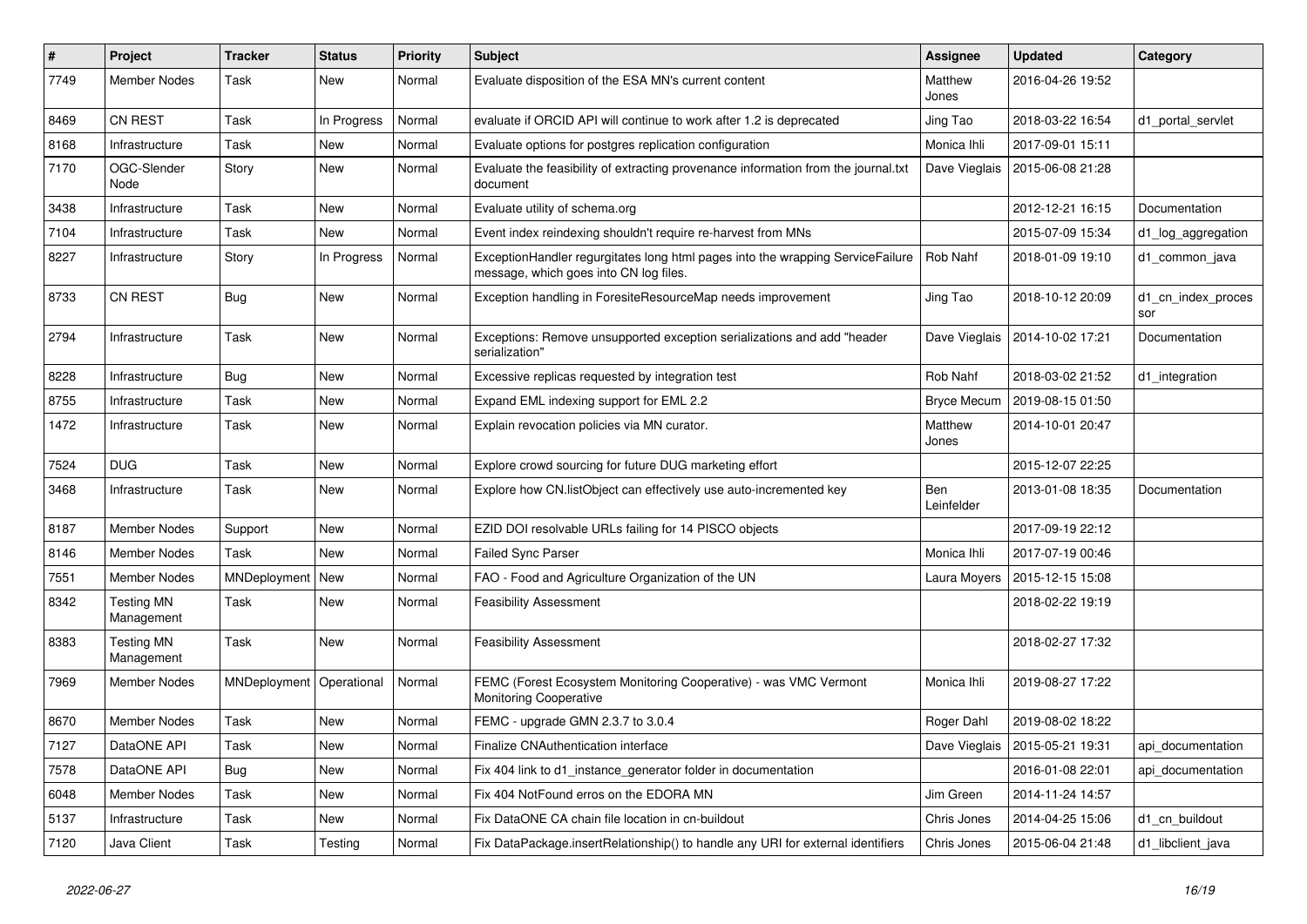| #    | Project                         | <b>Tracker</b>     | <b>Status</b> | <b>Priority</b> | Subject                                                                                                            | Assignee         | <b>Updated</b>   | Category              |
|------|---------------------------------|--------------------|---------------|-----------------|--------------------------------------------------------------------------------------------------------------------|------------------|------------------|-----------------------|
| 5121 | <b>Member Nodes</b>             | Task               | New           | Normal          | Fix DryadDataFile instance documents with no dcterms:creator element                                               | Chris Jones      | 2014-04-30 19:25 |                       |
| 8757 | CN REST                         | Story              | New           | Normal          | Fix getChecksum() in MNAuditTask to use dynamic checksum algorithms                                                | Chris Jones      | 2019-01-14 19:48 | d1_replication_audito |
| 1502 | Infrastructure                  | Task               | New           | Normal          | Fix hierarchy of permission levels.                                                                                | Matthew<br>Jones | 2014-10-01 20:47 | Documentation         |
| 8749 | <b>CN REST</b>                  | Story              | New           | Normal          | Fix log aggregation events from the CN without associated CN IPs                                                   | Dave Vieglais    | 2019-05-01 22:25 |                       |
| 3596 | Infrastructure                  | Task               | New           | Normal          | Fix Merritt Repository resource map typing of triple objects                                                       | John Kunze       | 2013-02-19 02:27 | mn.Merritt            |
| 4013 | <b>Member Nodes</b>             | Task               | New           | Normal          | Follow-up on plans for TERN following Oct ILTER meeting in Korea                                                   | Laura Moyers     | 2014-02-20 21:58 |                       |
| 8019 | Member Nodes                    | Support            | New           | Normal          | Follow up on Preferred Replication Target Testing                                                                  | Monica Ihli      | 2017-02-14 19:52 |                       |
| 8779 | Infrastructure                  | Story              | New           | Normal          | ForesiteResourceMap performance issue                                                                              | Rob Nahf         | 2019-03-25 18:48 | d1 indexer            |
| 4083 | <b>Member Nodes</b>             | MNDeployment       | Deferred      | Normal          | Forest Research Institute Malaysia (FRIM)                                                                          | Laura Moyers     | 2016-06-17 19:31 |                       |
| 8551 | Member Nodes                    | MNDeployment   New |               | Normal          | Forest Service Research Data Archive                                                                               |                  | 2018-04-17 20:00 |                       |
| 8356 | <b>Testing MN</b><br>Management | Task               | New           | Normal          | Formal Announcement                                                                                                |                  | 2018-02-23 19:06 |                       |
| 8847 | <b>Member Nodes</b>             | MNDeployment       | In Review     | Normal          | Freshwater Research and Environmental Database (IGBFRED)                                                           | Dave Vieglais    | 2019-10-17 19:23 |                       |
| 6698 | <b>Member Nodes</b>             | Task               | New           | Normal          | FTGEN: Check Authentication and Authorization in Production                                                        |                  | 2014-12-04 20:07 |                       |
| 6691 | Member Nodes                    | Task               | New           | Normal          | FTGEN: Check Authentication and Authorization in Testing Environment                                               |                  | 2014-12-04 20:07 |                       |
| 6694 | Member Nodes                    | Task               | <b>New</b>    | Normal          | FTGEN: Configure SSL Certificates for Production                                                                   |                  | 2014-12-04 20:07 |                       |
| 6687 | <b>Member Nodes</b>             | Task               | New           | Normal          | FTGEN: Configure SSL Certificates for Testing Environment                                                          |                  | 2014-12-04 20:07 |                       |
| 6682 | <b>Member Nodes</b>             | Task               | New           | Normal          | FTGEN: Design, code and component test a new MN implementation                                                     |                  | 2014-12-04 20:07 |                       |
| 6701 | <b>Member Nodes</b>             | Task               | New           | Normal          | FTGEN: Document and Announce                                                                                       |                  | 2014-12-04 20:07 |                       |
| 6700 | Member Nodes                    | Task               | New           | Normal          | FTGEN: Ensure MN appears on Current MNs webpage (dashboard)                                                        |                  | 2014-12-04 20:07 |                       |
| 6693 | <b>Member Nodes</b>             | Task               | New           | Normal          | FTGEN: Establish DataONE user identity in Production                                                               |                  | 2014-12-04 20:07 |                       |
| 6686 | <b>Member Nodes</b>             | Task               | New           | Normal          | FTGEN: Establish DataONE user identity in Testing Environment                                                      |                  | 2014-12-04 20:07 |                       |
| 6683 | <b>Member Nodes</b>             | Task               | New           | Normal          | FTGEN: Implement search index and display (ONEMercury) support for any<br>new metadata formats required by the MN. |                  | 2014-12-04 20:07 |                       |
| 6679 | Member Nodes                    | Task               | New           | Normal          | FTGEN: Join DataONE                                                                                                |                  | 2014-12-04 20:07 |                       |
| 6685 | Member Nodes                    | Task               | New           | Normal          | FTGEN: Local Testing                                                                                               |                  | 2014-12-04 20:07 |                       |
| 6699 | <b>Member Nodes</b>             | Task               | New           | Normal          | FTGEN: Mutual acceptance                                                                                           |                  | 2014-12-04 20:07 |                       |
| 6681 | Member Nodes                    | Task               | New           | Normal          | FTGEN: Plan the implementation                                                                                     |                  | 2014-12-04 20:07 |                       |
| 6684 | <b>Member Nodes</b>             | Task               | New           | Normal          | FTGEN: Register any new object formats in all environments                                                         |                  | 2014-12-04 20:07 |                       |
| 6696 | <b>Member Nodes</b>             | Task               | New           | Normal          | FTGEN: Register MN in Production                                                                                   |                  | 2014-12-04 20:07 |                       |
| 6689 | <b>Member Nodes</b>             | Task               | New           | Normal          | FTGEN: Register MN in Testing Environment                                                                          |                  | 2014-12-04 20:07 |                       |
| 6680 | <b>Member Nodes</b>             | Task               | New           | Normal          | FTGEN: Scope the implementation                                                                                    |                  | 2014-12-04 20:07 |                       |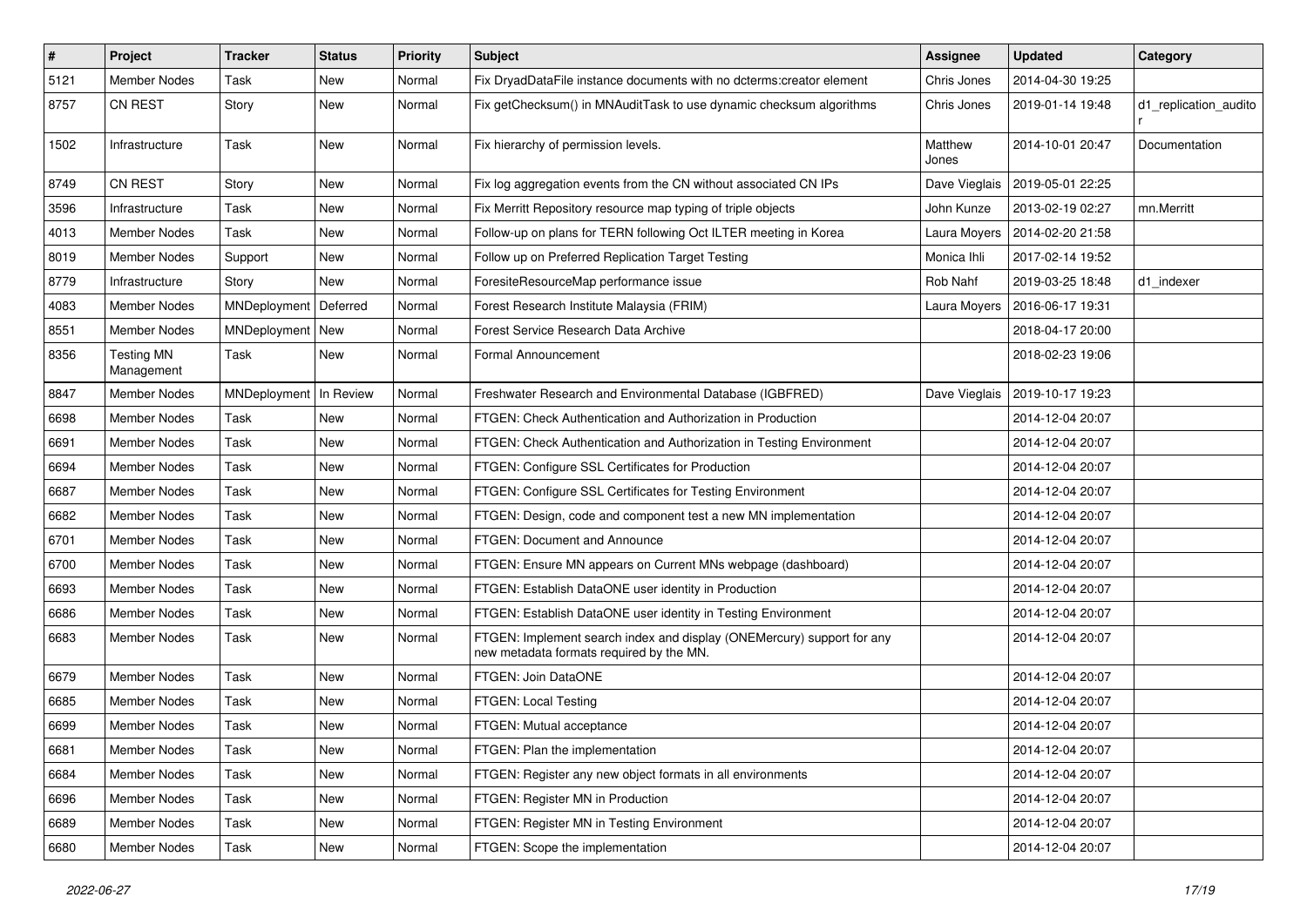| $\#$ | <b>Project</b>      | <b>Tracker</b> | <b>Status</b> | <b>Priority</b> | <b>Subject</b>                                                                                             | Assignee      | <b>Updated</b>   | Category |
|------|---------------------|----------------|---------------|-----------------|------------------------------------------------------------------------------------------------------------|---------------|------------------|----------|
| 6692 | <b>Member Nodes</b> | Task           | New           | Normal          | FTGEN: Show MN as "upcoming" on the dashboard                                                              |               | 2014-12-04 20:07 |          |
| 6697 | <b>Member Nodes</b> | Task           | New           | Normal          | FTGEN: Verify CN Content and Services in Production                                                        |               | 2014-12-04 20:07 |          |
| 6690 | <b>Member Nodes</b> | Task           | New           | Normal          | FTGEN: Verify CN Content and Services in Testing Environment                                               |               | 2014-12-04 20:07 |          |
| 6695 | <b>Member Nodes</b> | Task           | <b>New</b>    | Normal          | FTGEN: Verify MN Content and Services in Production                                                        |               | 2014-12-04 20:07 |          |
| 6688 | <b>Member Nodes</b> | Task           | New           | Normal          | FTGEN: Verify MN Content and Services in Testing Environment                                               |               | 2014-12-04 20:07 |          |
| 6766 | Python GMN          | <b>Bug</b>     | New           | Normal          | FYI ONLY: GMN local install with self-signed CA certificate breaks with new<br>SSL support in Python 2.7.9 |               | 2015-01-20 18:53 |          |
| 5890 | <b>Member Nodes</b> | Task           | New           | Normal          | GBIF: Authentication and Authorization                                                                     |               | 2018-01-22 21:16 |          |
| 5878 | <b>Member Nodes</b> | Task           | New           | Normal          | <b>GBIF: Content Review</b>                                                                                |               | 2016-07-02 12:45 |          |
| 5850 | <b>Member Nodes</b> | Task           | <b>New</b>    | Normal          | <b>GBIF: Content Review</b>                                                                                |               | 2016-07-02 12:45 |          |
| 5899 | <b>Member Nodes</b> | Task           | New           | Normal          | GBIF: Create news item                                                                                     | Amy Forrester | 2019-01-24 17:10 |          |
| 5833 | <b>Member Nodes</b> | Story          | In Progress   | Normal          | GBIF: Developing                                                                                           |               | 2019-02-19 18:24 |          |
| 5900 | <b>Member Nodes</b> | Task           | New           | Normal          | GBIF: Formal announcement                                                                                  |               | 2016-07-02 12:45 |          |
| 5870 | <b>Member Nodes</b> | Task           | New           | Normal          | GBIF: Generate client certificate.                                                                         |               | 2016-07-02 12:45 |          |
| 5835 | <b>Member Nodes</b> | Task           | Ready         | Normal          | <b>GBIF: Local Testing</b>                                                                                 | Rob Nahf      | 2019-01-24 16:53 |          |
| 5865 | Member Nodes        | Task           | New           | Normal          | GBIF: Log record access                                                                                    |               | 2016-07-02 12:45 |          |
| 5893 | Member Nodes        | Task           | New           | Normal          | GBIF: Log record access                                                                                    |               | 2016-07-02 12:45 |          |
| 5896 | <b>Member Nodes</b> | Task           | New           | Normal          | GBIF: Mutual acceptance                                                                                    |               | 2016-07-02 12:45 |          |
| 5873 | <b>Member Nodes</b> | Task           | New           | Normal          | GBIF: Register MN                                                                                          |               | 2016-07-02 12:45 |          |
| 5839 | <b>Member Nodes</b> | Task           | New           | Normal          | GBIF: Registration in environment                                                                          |               | 2016-07-02 12:45 |          |
| 5867 | <b>Member Nodes</b> | Story          | New           | Normal          | GBIF: Registration in Production environment                                                               |               | 2019-01-24 17:08 |          |
| 5891 | <b>Member Nodes</b> | Task           | New           | Normal          | <b>GBIF: Science Data access</b>                                                                           |               | 2016-07-02 12:45 |          |
| 5892 | <b>Member Nodes</b> | Task           | New           | Normal          | <b>GBIF: Science Metadata access</b>                                                                       |               | 2016-07-02 12:45 |          |
| 5875 | Member Nodes        | Task           | New           | Normal          | GBIF: Set the node status to approved (start synchronization)                                              |               | 2016-07-02 12:45 |          |
| 5874 | <b>Member Nodes</b> | Task           | New           | Normal          | GBIF: Set up Node document                                                                                 |               | 2016-07-02 12:45 |          |
| 5877 | <b>Member Nodes</b> | Task           | New           | Normal          | GBIF: Set up synchronization of the MN                                                                     |               | 2016-07-02 12:45 |          |
| 5849 | <b>Member Nodes</b> | Task           | New           | Normal          | GBIF: Set up synchronization of the MN                                                                     |               | 2016-07-02 12:45 |          |
| 5869 | <b>Member Nodes</b> | Task           | New           | Normal          | <b>GBIF: SSL Certificates</b>                                                                              |               | 2016-07-02 12:45 |          |
| 5841 | <b>Member Nodes</b> | Task           | New           | Normal          | <b>GBIF: SSL Certificates</b>                                                                              |               | 2019-01-28 14:40 |          |
| 5848 | Member Nodes        | Task           | New           | Normal          | GBIF: Synchronization                                                                                      |               | 2016-07-02 12:45 |          |
| 5876 | <b>Member Nodes</b> | Task           | New           | Normal          | <b>GBIF: Synchronization</b>                                                                               |               | 2016-07-02 12:45 |          |
| 5838 | Member Nodes        | Story          | New           | Normal          | GBIF: Testing                                                                                              |               | 2019-01-28 14:39 |          |
| 5895 | Member Nodes        | Story          | New           | Normal          | GBIF: Transition to production                                                                             |               | 2018-01-22 18:41 |          |